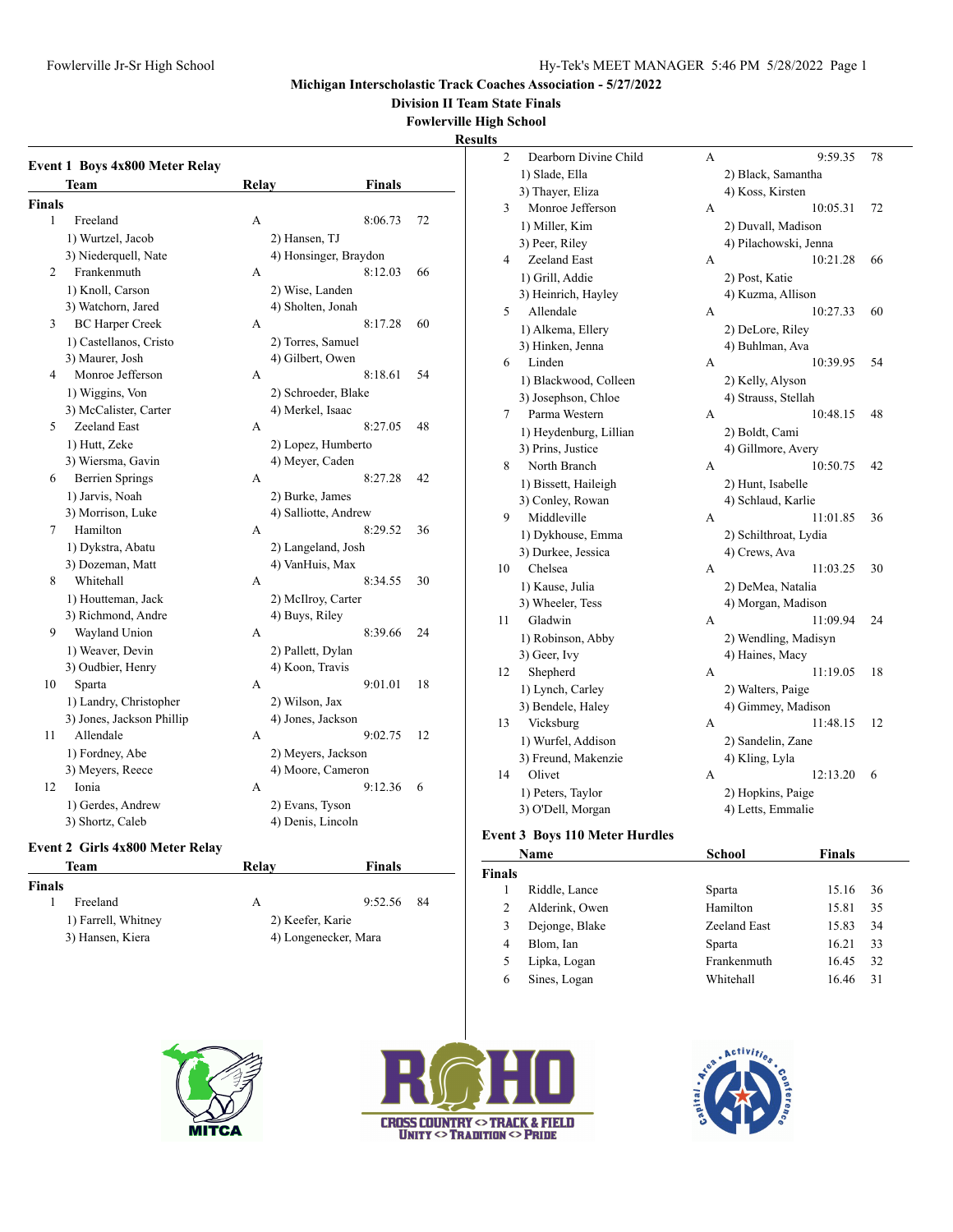**Division II Team State Finals**

**Fowlerville High School Results**

|               | Finals  (Event 3 Boys 110 Meter Hurdles) |                     |        |                |  |  |  |
|---------------|------------------------------------------|---------------------|--------|----------------|--|--|--|
|               | Name                                     | School              | Finals |                |  |  |  |
| 7             | Yagiela, Kyle                            | Frankenmuth         | 16.59  | 30             |  |  |  |
| 8             | Hoard, Aidan                             | Frankenmuth         | 16.80  | 29             |  |  |  |
| 9             | Currigan, Clay                           | Ionia               | 16.97  | 28             |  |  |  |
| 10            | Oaks, Mason                              | <b>BC</b> Harper Cr | 17.02  | 27             |  |  |  |
| 11            | Emelander, JJ                            | Hamilton            | 17.23  | 26             |  |  |  |
| 12            | Killilea, Dylan                          | Zeeland East        | 17.29  | 25             |  |  |  |
| 13            | Graham, Austin                           | Wayland Unio        | 17.30  | 23.5           |  |  |  |
| 13            | Pridemore, Caden                         | Monroe Jeffe        | 17.30  | 23.5           |  |  |  |
| 15            | Mathews, Jeremy                          | Hamilton            | 17.31  | 22             |  |  |  |
| 16            | Vredeveld, Luke                          | Allendale           | 17.33  | 21             |  |  |  |
| 17            | Fournier, Ty                             | Freeland            | 17.35  | 20             |  |  |  |
| 18            | Thompson, Camden                         | Whitehall           | 17.42  | 19             |  |  |  |
| 19            | Clayton, Brandon                         | Sparta              | 17.63  | 18             |  |  |  |
| 20            | Autry, Kameron                           | Berrien Spri        | 17.78  | 17             |  |  |  |
| 21            | Tabiadon, Ethan                          | BC Harper Cr        | 17.91  | 16             |  |  |  |
| 22            | Zuniga, Jacob                            | Whitehall           | 18.06  | 15             |  |  |  |
| 23            | Asher, Tristan                           | <b>BC</b> Harper Cr | 18.15  | 14             |  |  |  |
| 24            | Sylvester, Terry                         | Wayland Unio        | 18.20  | 13             |  |  |  |
| 25            | Adams, Landon                            | Allendale           | 18.70  | 12             |  |  |  |
| 26            | Stema, Preston                           | Zeeland East        | 18.75  | 11             |  |  |  |
| 27            | Strickland, Kalub                        | Monroe Jeffe        | 19.15  | 10             |  |  |  |
| 28            | Stachowiak, Brendan                      | Freeland            | 19.39  | 8.5            |  |  |  |
| 28            | Granger, Braylon                         | Ionia               | 19.39  | 8.5            |  |  |  |
| 30            | Quao, Michael                            | Berrien Spri        | 20.49  | 7              |  |  |  |
| 31            | Herring, Mason                           | Freeland            | 20.67  | 6              |  |  |  |
| 32            | Pribyl, Malachi                          | Monroe Jeffe        | 20.91  | 5              |  |  |  |
| 33            | Miller, Patrick                          | Wayland Unio        | 21.17  | 4              |  |  |  |
| 34            | Chimwamchere, Joseph                     | Berrien Spri        | 21.18  | 3              |  |  |  |
| 35            | Currigan, Austin                         | Ionia               | 21.19  | $\overline{c}$ |  |  |  |
| ---           | Adams, Patrick                           | Allendale           | DQ     |                |  |  |  |
|               | <b>Event 4 Girls 100 Meter Hurdles</b>   |                     |        |                |  |  |  |
|               | Name                                     | School              | Finals |                |  |  |  |
| <b>Finals</b> |                                          |                     |        |                |  |  |  |
| 1             | Haines, Lizzie                           | Gladwin             | 16.09  | 42             |  |  |  |
| 2             | Wells, Leila                             | Chelsea             | 16.20  | 41             |  |  |  |
| 3             | Vasold, Haven                            | Freeland            | 16.73  | 40             |  |  |  |
| 4             | Mannor, Molly                            | Chelsea             | 16.82  | 39             |  |  |  |
| 5             | Couturier, Brenna                        | Allendale           | 17.15  | 38             |  |  |  |
| 6             | Neitzel, Megan                           | Olivet              | 17.44  | 37             |  |  |  |
| 7             | Slade, Kayla                             | Dearborn Div        | 17.56  | 36             |  |  |  |
| 8             | Kennedy, Alyssa                          | Olivet              | 17.70  | 35             |  |  |  |
| 9             | Hall, Ella                               | Freeland            | 17.71  | 34             |  |  |  |
| $10\,$        | Sickles, Ellie                           | Shepherd            | 17.73  | 33             |  |  |  |
| 11            | Acox, Reygan                             | Linden              | 17.91  | 32             |  |  |  |
| 12            | Matusik, Brooke                          | Chelsea             | 18.10  | 31             |  |  |  |
| 13            | Zahnow, Megan                            | Vicksburg           | 18.28  | 29.5           |  |  |  |
|               |                                          |                     |        |                |  |  |  |





| 13 | DeBoer, Joselyn         | Middleville  | 18.28 | 29.5           |
|----|-------------------------|--------------|-------|----------------|
| 15 | Harmon, Brooklyn        | Middleville  | 18.43 | 28             |
| 16 | Birchmeier, Katelynrose | Linden       | 18.52 | 27             |
| 17 | Romig, Grace            | Vicksburg    | 18.56 | 25.5           |
| 17 | Gardner, Nevaeh         | North Branch | 18.56 | 25.5           |
| 19 | Elder, Finley           | Parma Wester | 18.62 | 24             |
| 20 | Pell, Sophia            | Olivet       | 18.73 | 23             |
| 21 | Dudek, Regan            | Dearborn Div | 18.98 | 22             |
| 22 | Sanchez, Amanda         | Freeland     | 18.99 | 21             |
| 23 | Wilcox, Kendell         | Shepherd     | 19.00 | 20             |
| 24 | Kinney, Ashley          | Allendale    | 19.09 | 19             |
| 25 | Schroeder, Mia          | Monroe Jeffe | 19.13 | 18             |
| 26 | Wagner, Julia           | Linden       | 19.18 | 17             |
| 27 | Wendling, Madisyn       | Gladwin      | 19.43 | 16             |
| 28 | Delp, Darian            | Parma Wester | 19.44 | 15             |
| 29 | Loriso, Frankie         | Vicksburg    | 19.45 | 14             |
| 30 | Nadeau, Ashlyn          | Monroe Jeffe | 19.47 | 13             |
| 31 | Miller, Abby            | Monroe Jeffe | 19.72 | 12             |
| 32 | Heyer, Emily            | Gladwin      | 20.30 | 11             |
| 33 | Jones, Leah             | Dearborn Div | 20.72 | 10             |
| 34 | Wilson, Kat             | Zeeland East | 21.35 | 9              |
| 35 | Vandenbrink, Emily      | Zeeland East | 21.48 | 8              |
| 36 | Shoults, Carmyn         | North Branch | 21.70 | $\tau$         |
| 37 | Lewis, Katelyn          | Zeeland East | 21.82 | 6              |
| 38 | Steele, Halle           | Allendale    | 23.44 | 5              |
| 39 | Gooldy, Madalynn        | Parma Wester | 23.53 | 4              |
| 40 | Conley, Rowan           | North Branch | 26.56 | 3              |
| 41 | Salter, Shyanna         | Shepherd     | 29.05 | $\overline{c}$ |

# **Event 5 Boys 100 Meter Dash**

|               | Name             | School              | Finals |    |
|---------------|------------------|---------------------|--------|----|
| <b>Finals</b> |                  |                     |        |    |
| 1             | Hailey, Jamal    | Berrien Spri        | 10.75  | 36 |
| 2             | Thompson, Ian    | Wayland Unio        | 10.80  | 35 |
| 3             | Barger, Sam      | Frankenmuth         | 11.06  | 34 |
| 4             | Braman, Andrew   | Frankenmuth         | 11.07  | 33 |
| 5             | Anderson, Kaiden | Allendale           | 11.14  | 32 |
| 6             | Vasicek, Evan    | Freeland            | 11.24  | 31 |
| 7             | Earvin, Malcolm  | Whitehall           | 11.31  | 30 |
| 8             | Hunderman, Cebe  | Zeeland East        | 11.34  | 29 |
| 9             | Watson, Red      | Whitehall           | 11.42  | 28 |
| 10            | Battjes, Camryn  | Allendale           | 11.46  | 27 |
| 11            | Leslie, DaShawn  | <b>BC</b> Harper Cr | 11.48  | 26 |
| 12            | Snay, Landen     | Whitehall           | 11.53  | 25 |
| 13            | Tucker, Travis   | Ionia               | 11.54  | 24 |
| 14            | King, Will       | BC Harper Cr        | 11.60  | 23 |
| 15            | Chung, Junyoung  | Berrien Spri        | 11.61  | 22 |
| 16            | Hammock, Davien  | Sparta              | 11.70  | 21 |
| 17            | Maue, Zach       | Monroe Jeffe        | 11.72  | 20 |
|               |                  |                     |        |    |

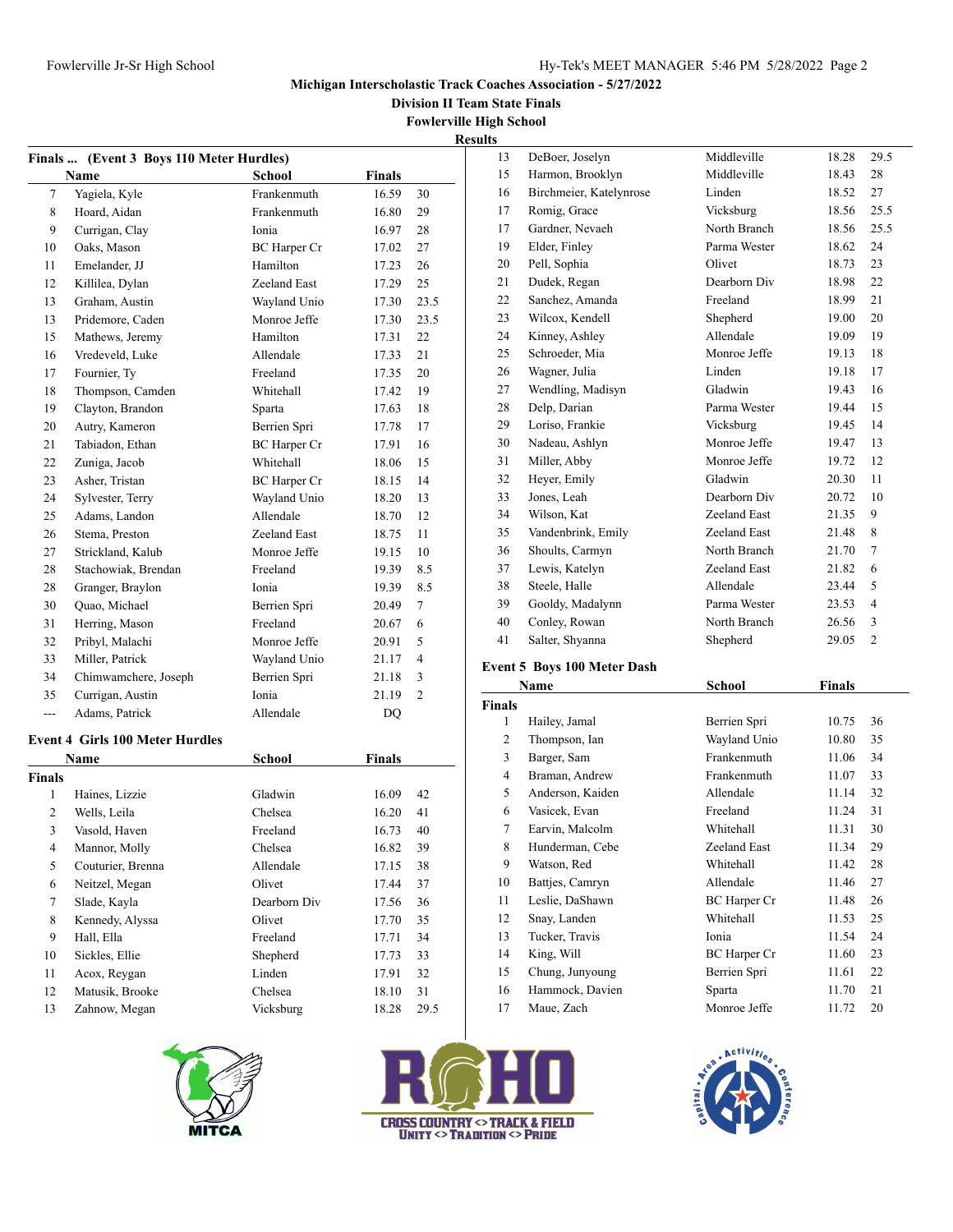**Division II Team State Finals**

**Fowlerville High School**

|                |                                               |               |               |                | <b>Results</b> |
|----------------|-----------------------------------------------|---------------|---------------|----------------|----------------|
|                | Finals  (Event 5 Boys 100 Meter Dash)<br>Name | <b>School</b> | Finals        |                |                |
| 18             | Wert, Nehemiah                                | BC Harper Cr  | 11.79         | 18.5           |                |
| 18             | Isenhoff, Blake                               | Sparta        | 11.79         | 18.5           |                |
| 20             | Woods, Conner                                 | Allendale     | 11.80         | 17             |                |
| 21             | Machiniak, Jake                               | Berrien Spri  | 11.81         | 16             |                |
| 22             | Mackety, Dominik                              | Zeeland East  | 11.83         | 15             |                |
| 23             | Petre, Brayden                                | Freeland      | 11.84         | 14             |                |
| 24             | Miller, Shawn                                 | Ionia         | 11.92         | 12.5           |                |
| 24             | Stephens, Ian                                 | Frankenmuth   | 11.92         | 12.5           |                |
| 26             | Hammock, Dylan                                | Sparta        | 11.97         | 11             |                |
| 27             | Huizingh, Franklin                            | Zeeland East  | 12.02         | 10             |                |
| 28             | Mouketou, Cam                                 | Wayland Unio  | 12.25         | 9              |                |
| 29             | Salazar, Steven                               | Hamilton      | 12.28         | 8              |                |
| 30             | Levinson, Nathan                              | Freeland      | 12.31         | 7              |                |
| 31             | Blasky, Aaron                                 | Hamilton      | 12.33         | 6              |                |
| 32             | Friday, Nate                                  | Hamilton      | 12.63         | 5              |                |
| 33             | Funk, Kyle                                    | Monroe Jeffe  | 12.73         | $\overline{4}$ |                |
| 34             | Henderson, Michael                            | Monroe Jeffe  | 13.28         | 3              | $E_{\bf V}$    |
| $\overline{a}$ | Eppler, Samuel                                | Ionia         | DQ            |                |                |
|                |                                               |               |               |                | Fin            |
|                | <b>Event 6 Girls 100 Meter Dash</b>           |               |               |                |                |
|                | Name                                          | <b>School</b> | <b>Finals</b> |                |                |
| Finals         |                                               |               |               |                |                |
| 1              | DeLost, Allie                                 | Zeeland East  | 12.61         | 42             |                |
| $\overline{2}$ | Shakoor, Lianna                               | Dearborn Div  | 12.64         | 41             |                |
| 3              | Osmond, Victoria                              | Linden        | 12.67         | 40             |                |
| 4              | Koss, Meghan                                  | Dearborn Div  | 12.75         | 39             |                |
| 5              | Gary, Ava                                     | Gladwin       | 12.80         | 38             |                |
| 6              | Watson, Ily                                   | Zeeland East  | 12.85         | 37             |                |
| 7              | Glancy, Alexa                                 | Monroe Jeffe  | 12.95         | 36             |                |
| 8              | Goodman, Lauren                               | Linden        | 12.96         | 35             |                |
| 9              | Hewitt, Kennedi                               | Olivet        | 13.05         | 34             |                |
| 10             | Schroeder, Hannah                             | Allendale     | 13.06         | 33             |                |
| 11             | Campbell, Breanna                             | Gladwin       | 13.08         | 31.5           |                |
| 11             | Wasilewski, Hannah                            | Linden        | 13.08         | 31.5           |                |
| 13             | Clemens, Grace                                | North Branch  | 13.10         | 30             |                |
| 14             | Richardson, Sam                               | Vicksburg     | 13.11         | 29             |                |
| 15             | Curtis, Cate                                  | Vicksburg     | 13.19         | 28             |                |
| 16             | Speer, McKenzie                               | Olivet        | 13.26         | 27             |                |
| 17             | Mauk, Jasmine                                 | North Branch  | 13.33         | 25.5           |                |
| 17             | Collier, Erin                                 | Freeland      | 13.33         | 25.5           |                |
| 19             | Rickard, Avery                                | Allendale     | 13.36         | 24             |                |
| 20             | Velazquez, Olivia                             | Dearborn Div  | 13.37         | 23             |                |
| 21             | Redes, Mylie                                  | Shepherd      | 13.40         | 22             |                |
| 22             | Berry, Jocie                                  | Parma Wester  | 13.48         | 21             |                |
| 23             | Miller, Rachel                                | Zeeland East  | 13.54         | 20             |                |
| 24             | Velting, Lindsey                              | Middleville   | 13.56         | 19             |                |
| 25             | Haines, Lizzie                                | Gladwin       | 13.61         | 18             |                |
|                |                                               |               |               |                |                |



| <b>CROSS COUNTRY <math>\circ</math> TRACK &amp; FIELD</b><br><b>UNITY <math>\circ</math> TRADITION <math>\circ</math> PRIDE</b> |  |  |  |
|---------------------------------------------------------------------------------------------------------------------------------|--|--|--|

| ,  |                    |              |       |                |
|----|--------------------|--------------|-------|----------------|
| 26 | Smith, Aleya       | Chelsea      | 13.63 | 17             |
| 27 | Jones, Sidney      | Vicksburg    | 13.67 | 16             |
| 28 | Vautrin, Jayla     | Shepherd     | 13.80 | 15             |
| 29 | Sturis, Katlynn    | Freeland     | 13.88 | 13.5           |
| 29 | Babcock, Falicitie | Shepherd     | 13.88 | 13.5           |
| 31 | Collier, Ashley    | Freeland     | 13.90 | 12             |
| 32 | Smith, Laney       | Chelsea      | 13.91 | 11             |
| 33 | Wilson, Jatriana   | Allendale    | 14.02 | 10             |
| 34 | Muxlow, Lilly      | North Branch | 14.08 | 9              |
| 35 | DeVries, Emmerson  | Middleville  | 14.11 | 8              |
| 36 | McDowell, Macie    | Olivet       | 14.14 | 7              |
| 37 | Puente, Desiree    | Parma Wester | 14.25 | 6              |
| 38 | Powell, Katie      | Monroe Jeffe | 14.38 | 5              |
| 39 | Masserant, Lindsay | Monroe Jeffe | 14.40 | 4              |
| 40 | Benedict, Anna     | Middleville  | 14.44 | 3              |
| 41 | Baize, Alyson      | Chelsea      | 14.53 | $\overline{2}$ |
| 42 | McDonald, Anna     | Parma Wester | 14.62 | 1              |

# **Event 7 Boys 4x200 Meter Relay**

| Team                   | Relay |               |                                                                                                                                                                                                                                                                                                                                                                                    |  |
|------------------------|-------|---------------|------------------------------------------------------------------------------------------------------------------------------------------------------------------------------------------------------------------------------------------------------------------------------------------------------------------------------------------------------------------------------------|--|
| <b>Finals</b>          |       |               |                                                                                                                                                                                                                                                                                                                                                                                    |  |
| Whitehall              | A     | 1:32.33<br>72 |                                                                                                                                                                                                                                                                                                                                                                                    |  |
| 1) Earvin, Malcolm     |       |               |                                                                                                                                                                                                                                                                                                                                                                                    |  |
| 3) Watson, Red         |       |               |                                                                                                                                                                                                                                                                                                                                                                                    |  |
| Allendale              | A     | 66<br>1:33.04 |                                                                                                                                                                                                                                                                                                                                                                                    |  |
| 1) Woods, Conner       |       |               |                                                                                                                                                                                                                                                                                                                                                                                    |  |
| 3) Adams, Patrick      |       |               |                                                                                                                                                                                                                                                                                                                                                                                    |  |
| <b>Berrien Springs</b> | A     | 1:33.07<br>60 |                                                                                                                                                                                                                                                                                                                                                                                    |  |
| 1) Porter, CJ          |       |               |                                                                                                                                                                                                                                                                                                                                                                                    |  |
| 3) White, Zander       |       |               |                                                                                                                                                                                                                                                                                                                                                                                    |  |
| Frankenmuth            | A     | 1:33.38<br>54 |                                                                                                                                                                                                                                                                                                                                                                                    |  |
| 1) Chinery, Ivan       |       |               |                                                                                                                                                                                                                                                                                                                                                                                    |  |
| 3) Stephens, Ian       |       |               |                                                                                                                                                                                                                                                                                                                                                                                    |  |
| Ionia                  | A     | 1:35.21<br>48 |                                                                                                                                                                                                                                                                                                                                                                                    |  |
| 1) Tucker, Travis      |       |               |                                                                                                                                                                                                                                                                                                                                                                                    |  |
| 3) Eppler, Samuel      |       |               |                                                                                                                                                                                                                                                                                                                                                                                    |  |
| Zeeland East           | A     | 1:35.81<br>42 |                                                                                                                                                                                                                                                                                                                                                                                    |  |
| 1) Riemersma, Nick     |       |               |                                                                                                                                                                                                                                                                                                                                                                                    |  |
| 3) Mackety, Dominik    |       |               |                                                                                                                                                                                                                                                                                                                                                                                    |  |
| <b>BC Harper Creek</b> | A     | 1:35.88<br>36 |                                                                                                                                                                                                                                                                                                                                                                                    |  |
| 1) Wert, Nehemiah      |       |               |                                                                                                                                                                                                                                                                                                                                                                                    |  |
| 3) Patty, Cole         |       |               |                                                                                                                                                                                                                                                                                                                                                                                    |  |
| Wayland Union          | А     | 30<br>1:37.43 |                                                                                                                                                                                                                                                                                                                                                                                    |  |
| 1) Graham, Austin      |       |               |                                                                                                                                                                                                                                                                                                                                                                                    |  |
| 3) Fenn, Cainon        |       |               |                                                                                                                                                                                                                                                                                                                                                                                    |  |
| Monroe Jefferson       | А     | 24<br>1:38.38 |                                                                                                                                                                                                                                                                                                                                                                                    |  |
| 1) Pribyl, Malachi     |       |               |                                                                                                                                                                                                                                                                                                                                                                                    |  |
| 3) Pridemore, Caden    |       |               |                                                                                                                                                                                                                                                                                                                                                                                    |  |
|                        |       |               | <b>Finals</b><br>2) Palmer, Lukas<br>4) Bolley, Nate<br>2) DeHaan, Jack<br>4) Anderson, Kaiden<br>2) Chung, Junyoung<br>4) York, James<br>2) Barger, Sam<br>4) Lipka, Logan<br>2) Tooker, Trevor<br>4) Peabody, Jimmy<br>2) Drnek, Charlie<br>4) Hunderman, Cebe<br>2) Wood, Logan<br>4) King, Will<br>2) Reeder, Aidan<br>4) Sylvester, Terry<br>2) Wiggins, Von<br>4) Maue, Zach |  |

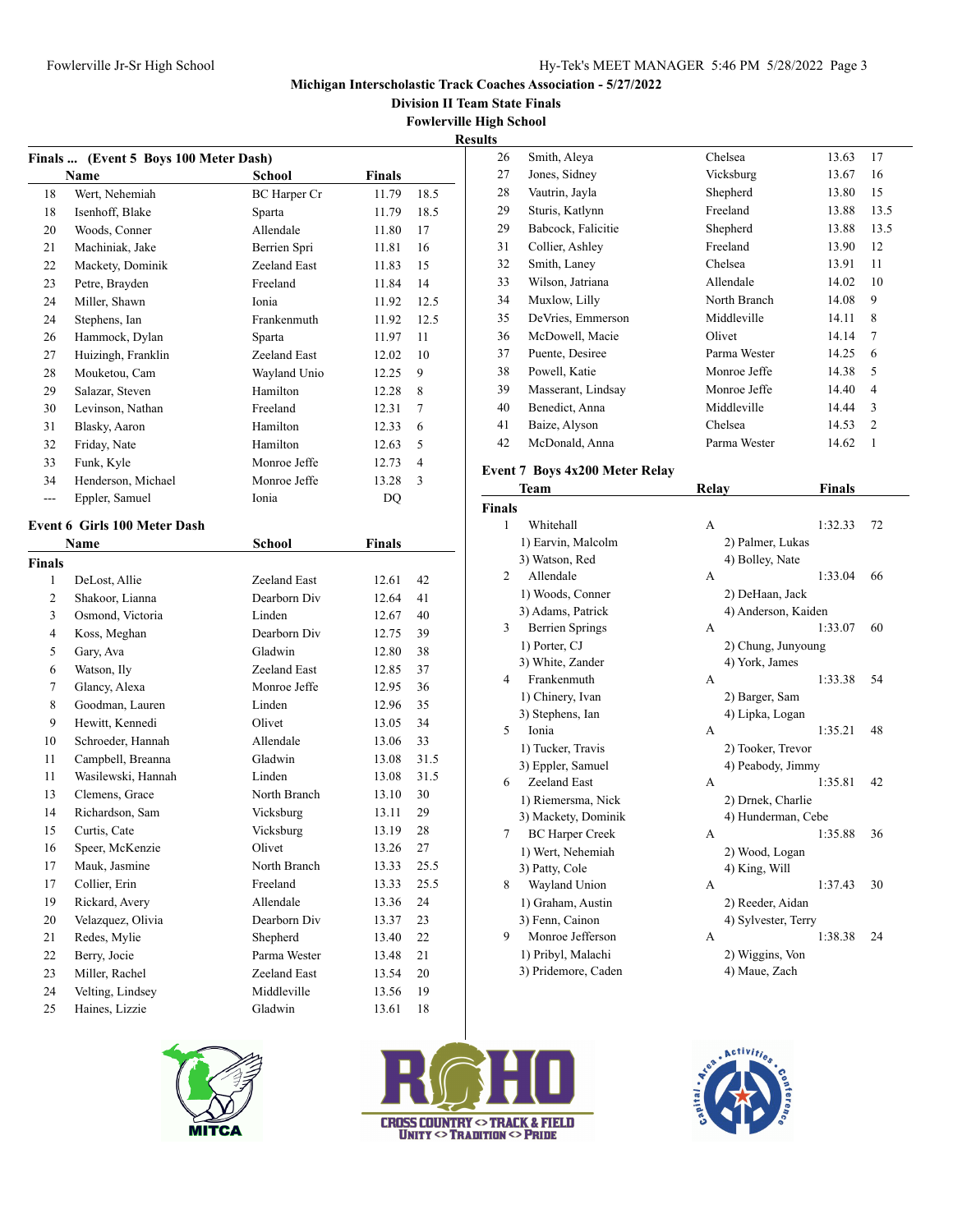#### **Michigan Interscholastic Track Coaches Association - 5/27/2022**

**Division II Team State Finals**

**Fowlerville High School**

|                               |                                          |                   |                      |    | <b>Results</b> |                             |                        |               |         |
|-------------------------------|------------------------------------------|-------------------|----------------------|----|----------------|-----------------------------|------------------------|---------------|---------|
|                               | Finals  (Event 7 Boys 4x200 Meter Relay) |                   |                      |    | 12             | Monroe Jefferson            | A                      | 1:57.31       | 18      |
|                               | <b>Team</b>                              | Relay             | <b>Finals</b>        |    |                | 1) Fitzgerald, Veronica     | 2) Vanisacker, Kirsten |               |         |
| 10                            | Hamilton                                 | $\mathbf{A}$      | 1:41.48              | 18 |                | 3) Masserant, Alyssa        | 4) Hintz, Ellie        |               |         |
|                               | 1) Alderink, Owen                        |                   | 2) Boehm, Zachary    |    | 13             | Chelsea                     | A                      | 1:59.11       | 12      |
|                               | 3) Matheny, Parker                       |                   | 4) Salazar, Steven   |    |                | 1) Smith, Aleya             | 2) Smith, Laney        |               |         |
| 11                            | Freeland                                 | A                 | 1:44.77              | 12 |                | 3) Dewaele, Eva             | 4) Ash, Caitlyn        |               |         |
|                               | 1) Kelly, Brayden                        |                   | 2) Roenicke, Tommy   |    | 14             | Shepherd                    | A                      | 2:01.34       | - 6     |
|                               | 3) Petre, Brayden                        | 4) Vasicek, Evan  |                      |    |                | 1) Wilcox, Kendell          | 2) Smith, Emma         |               |         |
|                               | Sparta                                   | A                 | DQ                   |    |                | 3) Trepanier, Tyannah       | 4) Warner, Gracie      |               |         |
|                               | 1) Dye, Gerron                           |                   | 2) Isenhoff, Blake   |    |                | Event 9 Boys 1600 Meter Run |                        |               |         |
|                               | 3) Anderson, Syrus                       | 4) Riddle, Lance  |                      |    |                | Name                        | <b>School</b>          | <b>Finals</b> |         |
|                               | <b>Event 8 Girls 4x200 Meter Relay</b>   |                   |                      |    | <b>Finals</b>  |                             |                        |               |         |
|                               | <b>Team</b>                              | Relay             | <b>Finals</b>        |    | 1              | Magley, Josiah              | Ionia                  | 4:23.43       | 36      |
|                               |                                          |                   |                      |    | $\overline{2}$ | Hansen, TJ                  | Freeland               | 4:27.42       | 35      |
| <b>Finals</b><br>$\mathbf{1}$ | Dearborn Divine Child                    | A                 | 1:47.69              | 84 | 3              | Gilbert, Owen               | <b>BC</b> Harper Cr    | 4:28.49       | 34      |
|                               | 1) Shakoor, Lianna                       |                   | 2) Velazquez, Olivia |    | $\overline{4}$ | Meyer, Caden                | Zeeland East           | 4:28.59       | 33      |
|                               | 3) Kurtinaitis, Kathryn                  | 4) Koss, Meghan   |                      |    | 5              | Honsinger, Braydon          | Freeland               | 4:31.96       | 32      |
| 2                             | Allendale                                | A                 | 1:48.19              | 78 | 6              | McCalister, Carter          | Monroe Jeffe           | 4:32.34       | 31      |
|                               | 1) Rickard, Avery                        | 2) Galy, Kennadi  |                      |    | $\overline{7}$ | Wise, Landen                | Frankenmuth            | 4:32.87       | 30      |
|                               | 3) Meyer, Kenzie                         |                   | 4) Schroeder, Hannah |    | 8              |                             |                        | 4:35.86       | 29      |
| 3                             | Vicksburg                                | A                 | 1:49.13              | 72 |                | Shifflett, Brayden          | BC Harper Cr           |               |         |
|                               | 1) Curtis, Cate                          |                   | 2) Kendall, Megan    |    | 9              | Montgomery, Jacob           | Ionia                  | 4:36.24       | 28      |
|                               | 3) Richardson, Sam                       | 4) Steele, Emma   |                      |    | 10             | McIlroy, Carter             | Whitehall              | 4:36.35       | 27      |
| $\overline{4}$                | Zeeland East                             | A                 | 1:49.62              | 66 | 11             | Burke, James                | Berrien Spri           | 4:36.83       | 26      |
|                               | 1) Watson, Ily                           | 2) Miller, Rachel |                      |    | 12             | Richmond, Andre             | Whitehall              | 4:40.16       | 25      |
|                               | 3) Martin, Maria                         | 4) DeLost, Allie  |                      |    | 13             | VanHuis, Max                | Hamilton               | 4:40.98       | 24      |
| 5                             | Parma Western                            | A                 | 1:50.49              | 60 | 14             | Morrison, Luke              | Berrien Spri           | 4:42.33       | 23      |
|                               | 1) Berry, Jocie                          |                   | 2) Berdiner, Emma    |    | 15             | Weaver, Devin               | Wayland Unio           | 4:43.75       | 22      |
|                               | 3) Luma, Lilli                           | 4) Stewart, Bayli |                      |    | 16             | Wiersma, Gavin              | Zeeland East           | 4:43.90       | 21      |
| 6                             | Freeland                                 | A                 | 1:51.88              | 54 | 17             | Jones, Jackson              | Sparta                 | 4:44.84       | 20      |
|                               | 1) Collier, Erin                         |                   | 2) Collier, Ashley   |    | 18             | Moore, Cameron              | Allendale              | 4:44.94       | 19      |
|                               | 3) Hileman, Lily                         | 4) Maize, Alli    |                      |    | 19             | Houtteman, Jack             | Whitehall              | 4:46.75       | 18      |
| $\tau$                        | North Branch                             | A                 | 1:51.95              | 48 | 20             | Wurtzel, Jacob              | Freeland               | 4:46.81       | 17      |
|                               | 1) Muxlow, Lilly                         |                   | 2) Bussure, Alyssa   |    | 21             | Janesak, Gregory            | Sparta                 | 4:47.07       | 16      |
|                               | 3) Mauk, Jasmine                         |                   | 4) Clemens, Grace    |    | 22             | Momber, Noah                | Sparta                 | 4:49.20       | 15      |
| 8                             | Gladwin                                  | A                 | 1:52.75              | 42 | 23             | Pallett, Dylan              | Wayland Unio           | 4:50.24       | 14      |
|                               | 1) Campbell, Breanna                     | 2) Haines, Macy   |                      |    | 24             | Koon, Travis                | Wayland Unio           | 4:51.68       | 13      |
|                               | 3) Cajigas, Kamya                        | 4) Shea, Tessa    |                      |    | 25             | Langeland, Josh             | Hamilton               | 4:52.76       | 12      |
| 9                             | Middleville                              | A                 | 1:53.66              | 36 | 26             | Whalen, Kilian              | Allendale              | 4:52.79       | 11      |
|                               | 1) Corson, Eva                           |                   | 2) DeBoer, Joselyn   |    | 27             | Maurer, Josh                | BC Harper Cr           | 4:54.46       | 10      |
|                               | 3) Smith, Kenady                         |                   | 4) Harmon, Brooklyn  |    | 28             | McIntire, Carson            | Hamilton               | 4:54.85       | 9       |
| 10                            | Linden                                   | A                 | 1:53.80              | 30 | 29             | Grube, Ty                   | Monroe Jeffe           | 4:55.19       | $\,8\,$ |
|                               | 1) Osmond, Victoria                      |                   | 2) Ungvarsky, Blair  |    | 30             | Conger, Grant               | Frankenmuth            | 4:55.79       | $\tau$  |

4) Bransford, Victoria

| 1) Osmond, Victoria |
|---------------------|
| 3) Schmandt, Shawna |

11 Olivet A 1:56.39 24 1) McDowell, Macie 2) Coleman, Cassie 3) Whipple, Ryleigh 4) Hewitt, Kennedi



- 
- 



#### **Event 9 Boys 1600 Meter Run**

| 29 | Grube, Ty       | Monroe Jeffe                          | 4:55.19 | 8              |
|----|-----------------|---------------------------------------|---------|----------------|
| 30 | Conger, Grant   | Frankenmuth                           | 4:55.79 | 7              |
| 31 | Gerdes, Andrew  | Ionia                                 | 5:00.33 | 6              |
| 32 | Fall, Collin    | Frankenmuth                           | 5:00.40 | 5              |
| 33 | Guffey, Caden   | Zeeland East                          | 5:04.71 | 4              |
| 34 | Meyers, Jackson | Allendale                             | 5:08.43 | 3              |
| 35 | Markle, Sam     | Berrien Spri                          | 5:09.57 | $\overline{2}$ |
| 36 | Hintz, Andrew   | Monroe Jeffe                          | 5:25.02 | 1              |
|    |                 | <b>Prica</b><br>Conterence<br>Capital |         |                |
|    |                 |                                       |         |                |
|    |                 |                                       |         |                |



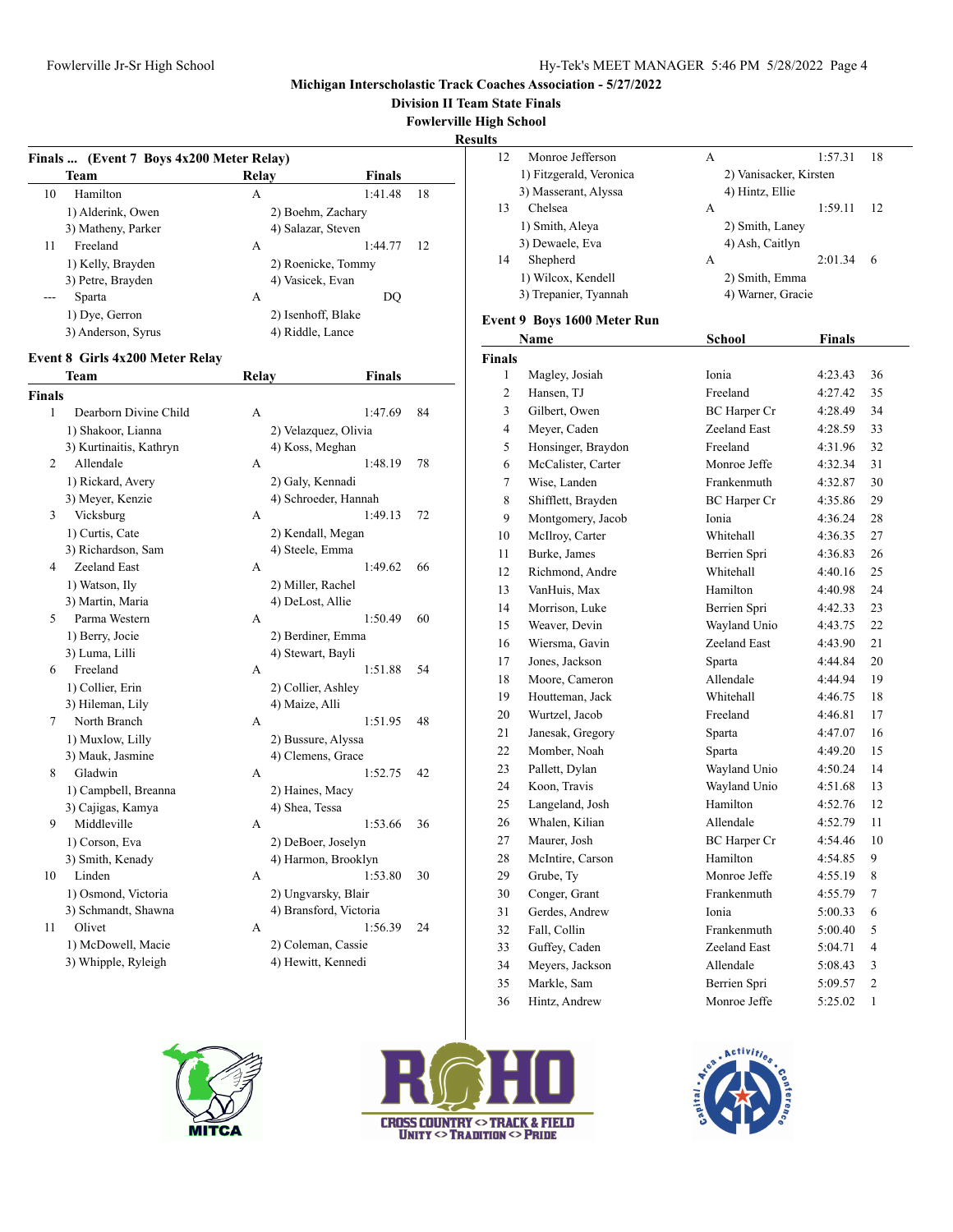**Division II Team State Finals**

**Fowlerville High School**

**Results**

| Event 10 Girls 1600 Meter Run |                     |              |         |                |  |
|-------------------------------|---------------------|--------------|---------|----------------|--|
|                               | Name                | School       | Finals  |                |  |
| Finals                        |                     |              |         |                |  |
| 1                             | Kuzma, Allison      | Zeeland East | 5:15.27 | 42             |  |
| $\overline{c}$                | Warner, Ariel       | Shepherd     | 5:20.44 | 41             |  |
| 3                             | Longenecker, Mara   | Freeland     | 5:24.66 | 40             |  |
| $\overline{4}$                | Koss, Kirsten       | Dearborn Div | 5:24.68 | 39             |  |
| 5                             | Pilachowski, Jenna  | Monroe Jeffe | 5:25.67 | 38             |  |
| 6                             | Bissett, Haileigh   | North Branch | 5:31.70 | 37             |  |
| $\overline{7}$                | Keefer, Karie       | Freeland     | 5:32.11 | 36             |  |
| 8                             | Farrell, Whitney    | Freeland     | 5:32.41 | 35             |  |
| 9                             | Peer, Riley         | Monroe Jeffe | 5:37.56 | 34             |  |
| 10                            | Fisher, Jolie       | Shepherd     | 5:39.20 | 33             |  |
| 11                            | Buhlman, Ava        | Allendale    | 5:39.77 | 32             |  |
| 12                            | Crews, Ava          | Middleville  | 5:42.83 | 31             |  |
| 13                            | Durkee, Jessica     | Middleville  | 5:44.87 | 30             |  |
| 14                            | Kelly, Alyson       | Linden       | 5:45.91 | 29             |  |
| 15                            | Miller, Kim         | Monroe Jeffe | 5:46.02 | 28             |  |
| 16                            | Kause, Julia        | Chelsea      | 5:47.37 | 27             |  |
| 17                            | Post, Katie         | Zeeland East | 5:48.11 | 26             |  |
| 18                            | Laughery, Amanda    | Vicksburg    | 5:50.32 | 25             |  |
| 19                            | Robinson, Abby      | Gladwin      | 5:53.60 | 24             |  |
| 20                            | Schlaud, Karlie     | North Branch | 5:59.74 | 23             |  |
| 21                            | Young, Molly        | Vicksburg    | 6:01.07 | 22             |  |
| 22                            | Heinrich, Hayley    | Zeeland East | 6:01.88 | 21             |  |
| 23                            | Angus, Seren        | Chelsea      | 6:02.44 | 20             |  |
| 24                            | Deisler, Katie      | Dearborn Div | 6:02.88 | 19             |  |
| 25                            | Noble, Addison      | Allendale    | 6:08.28 | 18             |  |
| 26                            | Strauss, Madelyn    | Linden       | 6:13.18 | 17             |  |
| 27                            | Sandelin, Zane      | Vicksburg    | 6:15.01 | 16             |  |
| 28                            | Gillmore, Avery     | Parma Wester | 6:18.18 | 15             |  |
| 29                            | Shannon, Meredith   | Dearborn Div | 6:18.91 | 14             |  |
| 30                            | Pyrzewski, Tricia   | Gladwin      | 6:19.47 | 13             |  |
| 31                            | Brooks, Reagan      | Linden       | 6:25.22 | 12             |  |
| 32                            | Walters, Paige      | Shepherd     | 6:27.80 | 11             |  |
| 33                            | Hazelwood, Sophia   | North Branch | 6:30.96 | 10             |  |
| 34                            | Brown, Delaney      | Allendale    | 6:39.14 | 9              |  |
| 35                            | Peters, Taylor      | Olivet       | 6:44.75 | 8              |  |
| 36                            | Stoetzel, Isabella  | Parma Wester | 6:50.52 | 7              |  |
| 37                            | Kubicki, Kaitlin    | Chelsea      | 6:52.27 | 6              |  |
| 38                            | Bowman, Sara        | Gladwin      | 7:02.87 | 5              |  |
| 39                            | Vivian, Ashley      | Parma Wester | 7:06.88 | $\overline{4}$ |  |
| 40                            | Tucker, Kaylee      | Olivet       | 7:28.47 | 3              |  |
| 41                            | Hebenstreit, Emilie | Olivet       | 7:46.00 | $\overline{c}$ |  |

|               | Event 11 Boys 4x100 Meter Relay<br>Team | <b>Relay</b> | Finals                     |    |
|---------------|-----------------------------------------|--------------|----------------------------|----|
| <b>Finals</b> |                                         |              |                            |    |
| 1             | <b>Berrien Springs</b>                  | А            | 43.19                      | 72 |
|               | 1) Chung, Junyoung                      |              | 2) York, James             |    |
|               | 3) Machiniak, Jake                      |              | 4) Hailey, Jamal           |    |
| 2             | Frankenmuth                             | A            | 43.88                      | 66 |
|               |                                         |              |                            |    |
|               | 1) Stephens, Ian<br>3) Chinery, Ivan    |              | 2) Barger, Sam             |    |
| 3             | Allendale                               |              | 4) Braman, Andrew<br>44.12 | 60 |
|               |                                         | А            |                            |    |
|               | 1) Battjes, Camryn                      |              | 2) Taylor, Jake            |    |
|               | 3) Woods, Conner                        |              | 4) Anderson, Kaiden        |    |
| 4             | Wayland Union                           | A            | 44.32                      | 54 |
|               | 1) Graham, Austin                       |              | 2) Pureifoy, Kaharrie      |    |
|               | 3) Mouketou, Cam                        |              | 4) Thompson, Ian           |    |
| 5             | <b>BC Harper Creek</b>                  | A            | 44.70                      | 48 |
|               | 1) Wert, Nehemiah                       |              | 2) King, Will              |    |
|               | 3) Carpenter, Bronson                   |              | 4) Leslie, DaShawn         |    |
| 6             | Whitehall                               | А            | 44.88                      | 42 |
|               | 1) Snay, Landen                         |              | 2) Watson, Red             |    |
|               | 3) Palmer, Lukas                        |              | 4) Earvin, Malcolm         |    |
| 7             | Ionia                                   | А            | 46.15                      | 36 |
|               | 1) Tucker, Travis                       |              | 2) Eppler, Samuel          |    |
|               | 3) Tooker, Trevor                       |              | 4) Peabody, Jimmy          |    |
| 8             | Freeland                                | А            | 46.17                      | 30 |
|               | 1) Kelly, Brayden                       |              | 2) Roenicke, Tommy         |    |
|               | 3) Hildebrant, Lucas                    |              | 4) Petre, Brayden          |    |
| 9             | Sparta                                  | А            | 46.40                      | 24 |
|               | 1) Hammock, Dylan                       |              | 2) Isenhoff, Blake         |    |
|               | 3) Hammock, Davien                      |              | 4) Anderson, Syrus         |    |
| 10            | Zeeland East                            | A            | 46.49                      | 18 |
|               | 1) White, Brady                         |              | 2) Mackety, Dominik        |    |
|               | 3) Huizingh, Franklin                   |              | 4) Hunderman, Cebe         |    |
| 11            | Hamilton                                | А            | 47.61                      | 12 |
|               | 1) Chico, Zeus                          |              | 2) Langeland, William      |    |
|               | 3) Boehm, Zachary                       |              | 4) Salazar, Steven         |    |
| 12            | Monroe Jefferson                        | А            | 49.66                      | 6  |
|               | 1) Costas, Niko                         |              | 2) Maue, Zach              |    |
|               | 3) Woiderski, Kameron                   |              | 4) Pribyl, Malachi         |    |
|               |                                         |              |                            |    |
|               | Event 12 Girls 4x100 Meter Relay        |              |                            |    |
|               | Team                                    | Relav        | Finals                     |    |

| Team                | Relav               | Finals                |
|---------------------|---------------------|-----------------------|
| <b>Finals</b>       |                     |                       |
| Linden              | А                   | - 84<br>50.15         |
| 1) Goodman, Lauren  |                     | 2) Wasilewski, Hannah |
| 3) Sigsby, Isabella | 4) Osmond, Victoria |                       |





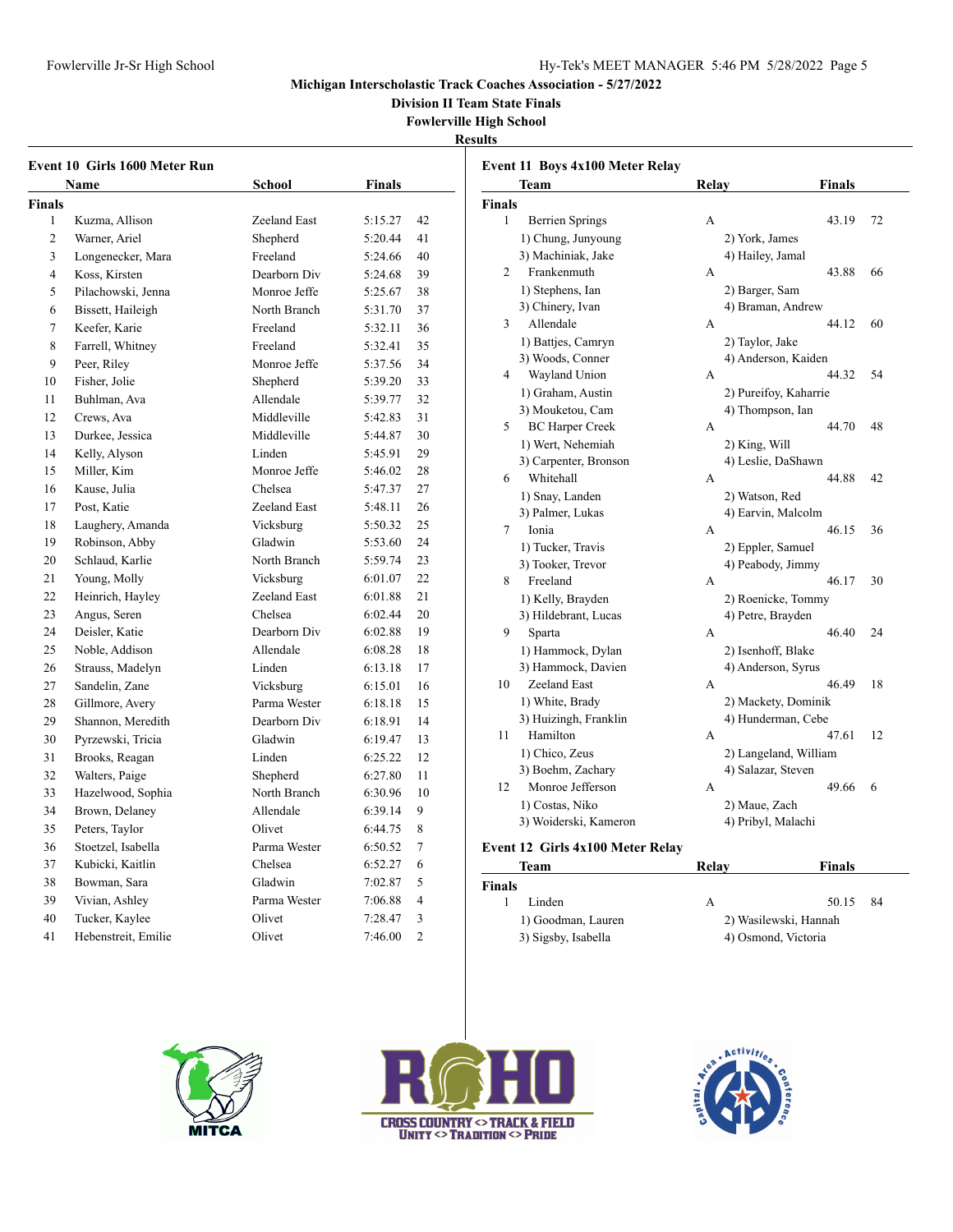**Division II Team State Finals**

#### **Fowlerville High School**

**Results**

|                | Finals  (Event 12 Girls 4x100 Meter Relay) |                         |        |    | 5              | Peabody, Jimmy                | Ionia               | 53.13         | 32             |
|----------------|--------------------------------------------|-------------------------|--------|----|----------------|-------------------------------|---------------------|---------------|----------------|
|                | Team                                       | Relay                   | Finals |    | 6              | Riemersma, Nick               | Zeeland East        | 53.25         | 31             |
| $\overline{2}$ | Zeeland East                               | A                       | 50.42  | 78 | $\tau$         | Lipka, Logan                  | Frankenmuth         | 53.56         | 29.5           |
|                | 1) Watson, Ily                             | 2) Miller, Rachel       |        |    | $\tau$         | DeHaan, Jack                  | Allendale           | 53.56         | 29.5           |
|                | 3) Martin, Maria                           | 4) DeLost, Allie        |        |    | 9              | Castellanos, Cristo           | <b>BC</b> Harper Cr | 53.64         | 28             |
| 3              | Olivet                                     | A                       | 51.27  | 72 | 10             | Matheny, Parker               | Hamilton            | 53.95         | 27             |
|                | 1) Speer, McKenzie                         | 2) Neitzel, Megan       |        |    | 11             | Wiggins, Von                  | Monroe Jeffe        | 54.26         | 26             |
|                | 3) Kennedy, Alyssa                         | 4) Hewitt, Kennedi      |        |    | 12             | Ritsema, Ty                   | Hamilton            | 54.69         | 25             |
| 4              | Chelsea                                    | A                       | 52.12  | 66 | 13             | Wilburn, Jared                | Berrien Spri        | 54.72         | 24             |
|                | 1) Mannor, Molly                           | 2) Smith, Aleya         |        |    | 14             | Hubbard, Riley                | Frankenmuth         | 54.79         | 23             |
|                | 3) Wells, Leila                            | 4) Dewaele, Eva         |        |    | 15             | Wascher, Levi                 | Frankenmuth         | 54.89         | 22             |
| 5              | Dearborn Divine Child                      | A                       | 52.23  | 60 | 16             | Bolley, Nate                  | Whitehall           | 54.92         | 21             |
|                | 1) Hobson, Jamie                           | 2) Velazquez, Olivia    |        |    | 17             | Landry, Christopher           | Sparta              | 54.96         | 20             |
|                | 3) Koss, Katherine                         | 4) Koss, Meghan         |        |    | 18             | Baumann, Eli                  | Allendale           | 54.99         | 19             |
| 6              | Parma Western                              | А                       | 52.33  | 54 | 19             | Merkel, Ben                   | Monroe Jeffe        | 55.21         | 18             |
|                | 1) Berry, Jocie                            | 2) Berdiner, Emma       |        |    | 20             | Reeder, Aidan                 | Wayland Unio        | 55.27         | 17             |
|                | 3) Luma, Lilli                             | 4) Stewart, Bayli       |        |    | 21             | Fenn, Cainon                  | Wayland Unio        | 55.37         | 16             |
| $\tau$         | Allendale                                  | A                       | 52.35  | 48 | 22             | Dye, Gerron                   | Sparta              | 55.51         | 15             |
|                | 1) Rickard, Avery                          | 2) Atkins, Ashley       |        |    | 23             | Koehler, Kal                  | Whitehall           | 56.00         | 14             |
|                | 3) Wilson, Jatriana                        | 4) Wallinga, Brooklyn   |        |    | 24             | Wilson, Jax                   | Sparta              | 56.19         | 13             |
| 8              | Vicksburg                                  | A                       | 52.80  | 42 | 25             | Miller, Shawn                 | Ionia               | 56.33         | 12             |
|                | 1) Zahnow, Megan                           | 2) Kendall, Megan       |        |    | 26             | Ashbay, Drew                  | Allendale           | 56.42         | 11             |
|                | 3) Jones, Sidney                           | 4) Loriso, Frankie      |        |    | 27             | Barabas, Liam                 | Wayland Unio        | 56.50         | 10             |
| 9              | Gladwin                                    | A                       | 53.19  | 36 | 28             | Smiley, Caleb                 | Monroe Jeffe        | 56.61         | 9              |
|                | 1) Campbell, Breanna                       | 2) Haines, Lizzie       |        |    | 29             |                               | Zeeland East        | 56.88         | 8              |
|                | 3) Haines, Macy                            | 4) Cajigas, Kamya       |        |    | 30             | Myers, Simon                  | Zeeland East        | 57.00         | $\tau$         |
| 10             | Middleville                                | A                       | 53.21  | 30 |                | Stema, Preston                |                     |               |                |
|                | 1) Hilton, Trysta                          | 2) Benedict, Anna       |        |    | 31             | Tooker, Trevor                | Ionia               | 57.15         | 6              |
|                | 3) Oliver, Ainsley                         | 4) Velting, Lindsey     |        |    | 32             | Eckerley, Peyton              | Berrien Spri        | 57.31         | 5              |
| 11             | Freeland                                   | А                       | 53.23  | 24 | 33             | Stoel, Zach                   | Hamilton            | 57.97         | $\overline{4}$ |
|                | 1) Collier, Erin                           | 2) Collier, Ashley      |        |    | 34             | Brown, Evan                   | Freeland            | 57.99         | 3              |
|                | 3) Maize, Alli                             | 4) Sturis, Katlynn      |        |    | 35             | Barringer, Ben                | Freeland            | 58.50         | $\overline{2}$ |
| 12             | Shepherd                                   | A                       | 53.36  | 18 | 36             | Levinson, Nathan              | Freeland            | 59.80         | $\mathbf{1}$   |
|                | 1) Sickles, Ellie                          | 2) Vautrin, Jayla       |        |    |                | Event 14 Girls 400 Meter Dash |                     |               |                |
|                | 3) Babcock, Falicitie                      | 4) Redes, Mylie         |        |    |                | Name                          | School              | <b>Finals</b> |                |
| 13             | North Branch                               | А                       | 54.50  | 12 | Finals         |                               |                     |               |                |
|                | 1) Muxlow, Lilly                           | 2) Bussure, Alyssa      |        |    | $\mathbf{1}$   | Glancy, Alexa                 | Monroe Jeffe        | 59.71         | 42             |
|                | 3) Green, Hailey<br>Monroe Jefferson       | 4) Mauk, Jasmine        | 54.82  | 6  | $\mathfrak{2}$ | Black, Samantha               | Dearborn Div        | 1:01.13       | 41             |
| 14             |                                            | A                       |        |    | 3              | Steele, Emma                  | Vicksburg           | 1:01.23       | 40             |
|                | 1) Powell, Katie                           | 2) Vanisacker, Kirsten  |        |    |                |                               | Freeland            |               |                |
|                | 3) Masserant, Lindsay                      | 4) Fitzgerald, Veronica |        |    | $\overline{4}$ | Hileman, Lily                 |                     | 1:01.52       | 39             |

# **Event 13 Boys 400 Meter Dash**

|        | Name           | School              | <b>Finals</b> |     |
|--------|----------------|---------------------|---------------|-----|
| Finals |                |                     |               |     |
|        | Aylor, Trannon | Whitehall           | 51.59         | -36 |
|        | Wood, Logan    | <b>BC</b> Harper Cr | 51.67         | 35  |
|        | Jarvis, Noah   | Berrien Spri        | 52.78         | 34  |
| 4      | Wallace, Ryan  | BC Harper Cr        | 53.00         | 33  |
|        |                |                     |               |     |







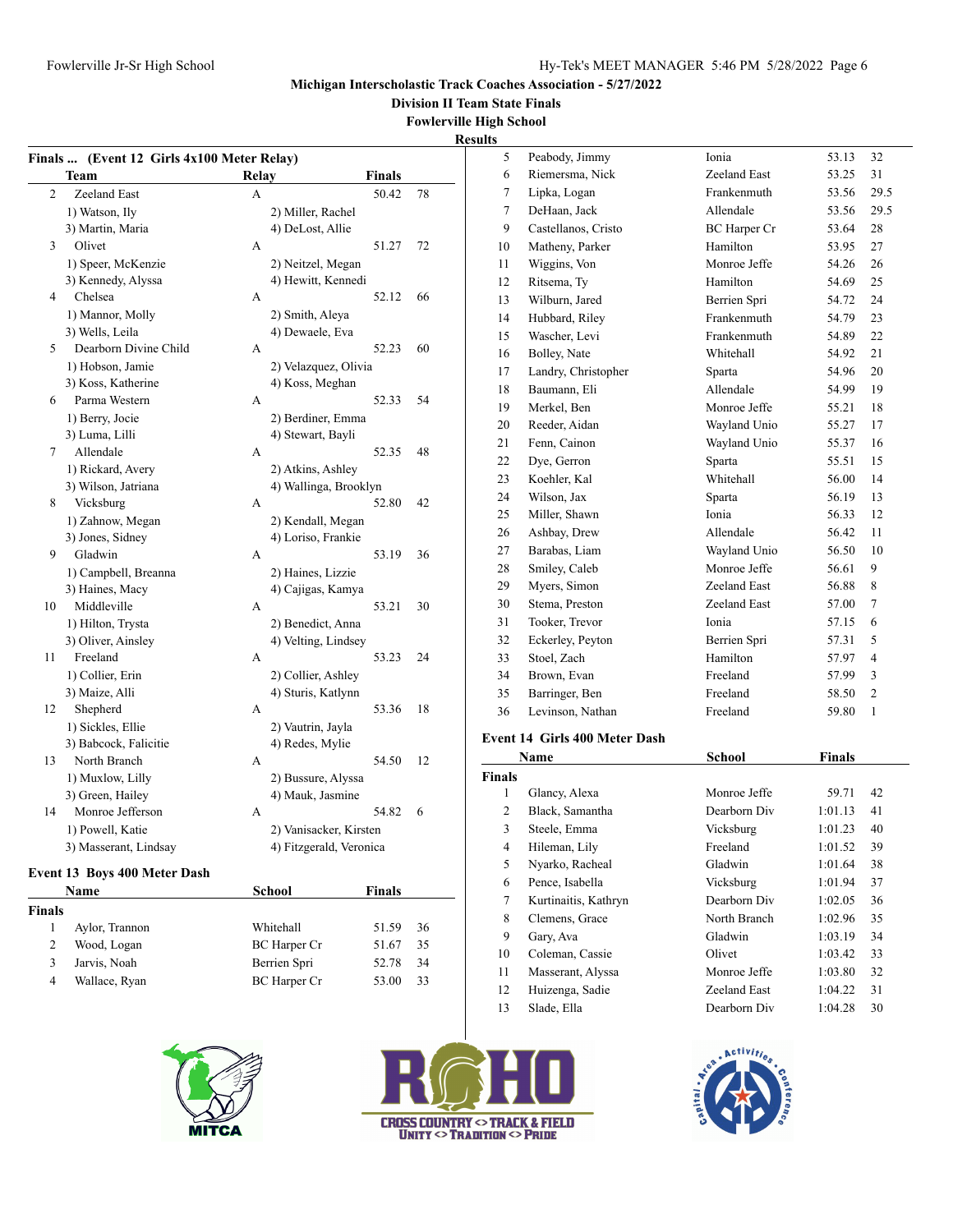**Division II Team State Finals**

**Fowlerville High School**

**Results**

| Finals           | (Event 14 Girls 400 Meter Dash)        |                          |                |                |
|------------------|----------------------------------------|--------------------------|----------------|----------------|
|                  | Name                                   | <b>School</b>            | <b>Finals</b>  |                |
| 14               | Gessner, Olivea                        | Olivet                   | 1:05.65        | 29             |
| 15               | Smith, Kenady                          | Middleville              | 1:06.17        | 28             |
| 16               | DeLore, Riley                          | Allendale                | 1:06.24        | 27             |
| 17               | Curtis, Cate                           | Vicksburg                | 1:06.76        | 26             |
| 18               | DeMea, Natalia                         | Chelsea                  | 1:07.01        | 25             |
| 19               | Coleman, Natalie                       | Parma Wester             | 1:07.40        | 24             |
| 20               | Elder, Finley                          | Parma Wester             | 1:07.51        | 23             |
| 21               | Shea, Tessa                            | Gladwin                  | 1:07.61        | 22             |
| 22               | Ash, Caitlyn                           | Chelsea                  | 1:07.90        | 21             |
| 23               | Hintz, Ellie                           | Monroe Jeffe             | 1:08.31        | 20             |
| 24               | DeMea, Sofia                           | Chelsea                  | 1:08.49        | 19             |
| 25               | Grill, Addie                           | Zeeland East             | 1:08.57        | 18             |
| 26               | Drnek, Emma                            | Zeeland East             | 1:08.89        | 17             |
| 27               | Warner, Gracie                         | Shepherd                 | 1:08.92        | 16             |
| 28               | Dykhouse, Emma                         | Middleville              | 1:09.28        | 15             |
| 29               | Corson, Eva                            | Middleville              | 1:09.53        | 14             |
| 30               | Worrell, Klaire                        | North Branch             | 1:09.60        | 13             |
| 31               | LaMothe, Ella                          | Linden                   | 1:10.53        | 12             |
| 32               | Richards, Allison                      | Shepherd                 | 1:11.17        | 11             |
| 33               | Hoose, Kennedy                         | Linden                   | 1:11.19        | 10             |
| 34               | Steele, Halle                          | Allendale                | 1:11.41        | 9              |
| 35               | Galan, Maggie                          | Shepherd                 | 1:12.49        | 8              |
| 36               | Letts, Emmalie                         | Olivet                   | 1:12.61        | 7              |
| 37               | Kuch, Ashlyn                           | Freeland                 | 1:12.62        | 6              |
| 38               | Jones, Gracelyn                        | North Branch             | 1:12.72        | 5              |
| 39               | Schmandt, Shawna                       | Linden                   | 1:15.94        | $\overline{4}$ |
| 40               | Ricker, Jaydon                         | Freeland                 | 1:16.74        | 3              |
| $---$            | Galy, Kennadi                          | Allendale                | DNF            |                |
|                  |                                        |                          |                |                |
|                  | <b>Event 15 Boys 300 Meter Hurdles</b> |                          |                |                |
| <b>Finals</b>    | Name                                   | School                   | Finals         |                |
| 1                | Adams, Patrick                         | Allendale                | 40.15          | 36             |
| 2                | Alderink, Owen                         | Hamilton                 | 40.80          | 35             |
| 3                | Brenner, Travis                        | Frankenmuth              | 41.42          | 34             |
| $\overline{4}$   | Sines, Logan                           | Whitehall                | 41.60          | 33             |
| 5                | Riddle, Lance                          | Sparta                   | 42.79          | 32             |
| 6                | Hoard, Aidan                           | Frankenmuth              | 43.54          | 31             |
| $\boldsymbol{7}$ | Yagiela, Kyle                          | Frankenmuth              | 43.88          | 30             |
| 8                | Currigan, Clay                         | Ionia                    | 43.91          |                |
| 9                | Fournier, Ty                           | Freeland                 |                | 29             |
|                  |                                        |                          | 43.97          | 28             |
| 10               | Adams, Landon                          | Allendale                | 44.05          | 27             |
| 11               | Stema, Preston                         | Zeeland East             | 44.19          | 26             |
|                  | Snay, Landen                           | Whitehall                | 44.26          | 25             |
| 12               |                                        |                          |                |                |
| 13               | Soerens, Quentin                       | Hamilton                 | 44.41          | 24             |
| 14<br>15         | Oaks, Mason<br>Miller, Rory            | BC Harper Cr<br>Hamilton | 44.65<br>44.69 | 23<br>22       |



| <b>CROSS COUNTRY <math>\circ</math> TRACK &amp; FIELD</b><br><b>UNITY <math>\circ</math> TRADITION <math>\circ</math> Pride</b> |
|---------------------------------------------------------------------------------------------------------------------------------|

| 16 | Tabiadon, Ethan     | <b>BC</b> Harper Cr | 44.83 | 21   |
|----|---------------------|---------------------|-------|------|
| 17 | Thompson, Camden    | Whitehall           | 44.95 | 20   |
| 18 | Killilea, Dylan     | Zeeland East        | 45.07 | 19   |
| 19 | Blom, Ian           | Sparta              | 45.41 | 18   |
| 20 | Hutt, Zeke          | Zeeland East        | 45.50 | 17   |
| 21 | Graham, Austin      | Wayland Unio        | 45.76 | 16   |
| 22 | Currigan, Austin    | Ionia               | 46.69 | 15   |
| 23 | Clayton, Brandon    | Sparta              | 46.77 | 14   |
| 24 | Vredeveld, Luke     | Allendale           | 46.88 | 12.5 |
| 24 | Sylvester, Terry    | Wayland Unio        | 46.88 | 12.5 |
| 26 | Pribyl, Malachi     | Monroe Jeffe        | 47.27 | 11   |
| 27 | Autry, Kameron      | Berrien Spri        | 47.55 | 10   |
| 28 | Granger, Braylon    | Ionia               | 48.64 | 9    |
| 29 | Strickland, Kalub   | Monroe Jeffe        | 48.89 | 8    |
| 30 | Koon, Travis        | Wayland Unio        | 49.78 | 7    |
| 31 | Quao, Michael       | Berrien Spri        | 50.41 | 6    |
| 32 | Herring, Mason      | Freeland            | 50.68 | 5    |
| 33 | Stachowiak, Brendan | Freeland            | 51.41 | 4    |
| 34 | Bugert, Lucas       | Monroe Jeffe        | 53.52 | 3    |

# **Event 16 Girls 300 Meter Hurdles**

|               | Name                    | <b>School</b> | <b>Finals</b> |    |
|---------------|-------------------------|---------------|---------------|----|
| <b>Finals</b> |                         |               |               |    |
| 1             | Hilton, Trysta          | Middleville   | 47.87         | 42 |
| 2             | Harmon, Brooklyn        | Middleville   | 48.03         | 41 |
| 3             | Burk, Anna              | Parma Wester  | 48.70         | 40 |
| 4             | Schroeder, Hannah       | Allendale     | 48.74         | 39 |
| 5             | Vasold, Haven           | Freeland      | 49.93         | 38 |
| 6             | Haines, Lizzie          | Gladwin       | 50.01         | 37 |
| 7             | Zahnow, Megan           | Vicksburg     | 50.31         | 36 |
| 8             | Hall, Ella              | Freeland      | 50.60         | 35 |
| 9             | Campbell, Breanna       | Gladwin       | 50.89         | 34 |
| 10            | Judge, Carly            | Shepherd      | 51.00         | 33 |
| 11            | Bussure, Alyssa         | North Branch  | 51.50         | 32 |
| 12            | Mannor, Molly           | Chelsea       | 51.51         | 31 |
| 13            | Wilson, Kat             | Zeeland East  | 51.80         | 30 |
| 14            | Schroeder, Mia          | Monroe Jeffe  | 51.87         | 29 |
| 15            | Meyer, Kenzie           | Allendale     | 52.37         | 28 |
| 16            | Pell, Sophia            | Olivet        | 52.52         | 27 |
| 17            | Birchmeier, Katelynrose | Linden        | 52.53         | 26 |
| 18            | Kennedy, Alyssa         | Olivet        | 53.00         | 25 |
| 19            | Dudek, Regan            | Dearborn Div  | 53.04         | 24 |
| 20            | Seemann, Addie          | Freeland      | 53.48         | 23 |
| 21            | Wendling, Madisyn       | Gladwin       | 53.80         | 22 |
| 22            | Couturier, Brenna       | Allendale     | 53.98         | 21 |
| 23            | Slade, Kayla            | Dearborn Div  | 54.05         | 20 |
| 24            | DeBoer, Joselyn         | Middleville   | 54.40         | 19 |
| 25            | Loriso, Frankie         | Vicksburg     | 54.62         | 18 |
| 26            | Wagner, Julia           | Linden        | 55.14         | 17 |
|               |                         |               |               |    |

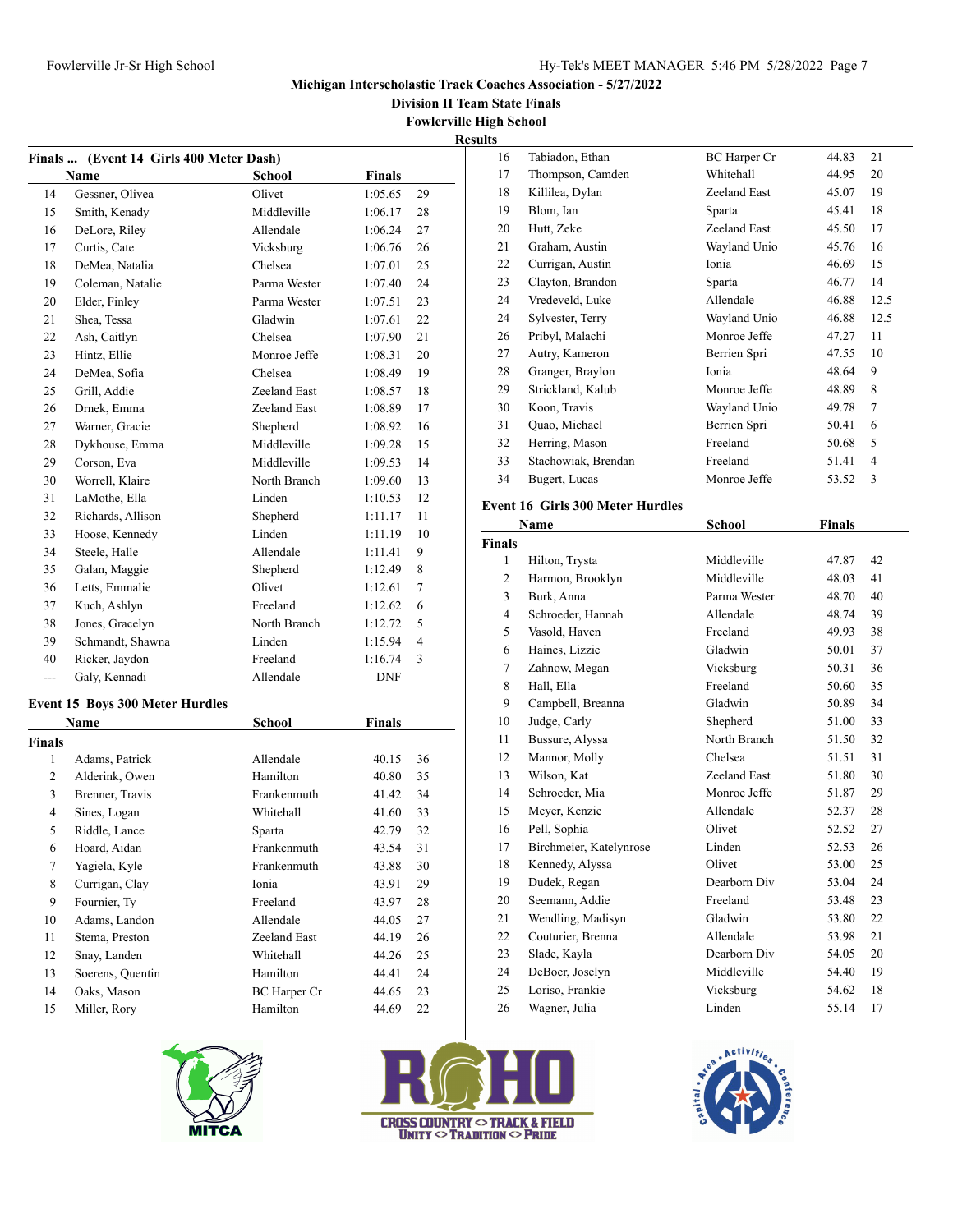Gelso, Gabe Monroe Jeffe 2:22.46 5

### **Michigan Interscholastic Track Coaches Association - 5/27/2022**

**Division II Team State Finals**

**Fowlerville High School**

|                    |                                            |               |               |    | <b>Results</b> |
|--------------------|--------------------------------------------|---------------|---------------|----|----------------|
|                    | Finals  (Event 16 Girls 300 Meter Hurdles) |               |               |    |                |
|                    | Name                                       | School        | <b>Finals</b> |    | 3              |
| 27                 | Gardner, Nevaeh                            | North Branch  | 55.40         | 16 | 3<br>3         |
| 28                 | Matusik, Brooke                            | Chelsea       | 55.41         | 15 |                |
| 29                 | Delp, Darian                               | Parma Wester  | 56.19         | 14 | Eν             |
| 30                 | Romig, Grace                               | Vicksburg     | 56.32         | 13 |                |
| 31                 | Nadeau, Ashlyn                             | Monroe Jeffe  | 57.00         | 12 | Fin            |
| 32                 | Anderson, Sarah                            | Monroe Jeffe  | 57.52         | 11 |                |
| 33                 | Wilcox, Kendell                            | Shepherd      | 58.23         | 10 |                |
| 34                 | Koss, Katherine                            | Dearborn Div  | 58.43         | 9  |                |
| 35                 | Lewis, Katelyn                             | Zeeland East  | 59.07         | 8  |                |
| 36                 | Postma, Emalee                             | Zeeland East  | 59.08         | 7  |                |
| 37                 | Conley, Rowan                              | North Branch  | 59.20         | 6  |                |
| 38                 | Arceo, Aimee                               | Linden        | 59.33         | 5  |                |
|                    | Event 17 Boys 800 Meter Run                |               |               |    |                |
|                    | <b>Name</b>                                | <b>School</b> | <b>Finals</b> |    |                |
| <b>Finals</b><br>1 | Gilbert, Owen                              | BC Harper Cr  | 1:59.11       | 36 |                |
|                    |                                            |               |               |    |                |
| $\overline{2}$     | Weaver, Devin                              | Wayland Unio  | 1:59.83       | 35 |                |
| 3                  | Riemersma, Nick                            | Zeeland East  | 2:03.85       | 34 |                |
| $\overline{4}$     | Sholten, Jonah                             | Frankenmuth   | 2:04.70       | 33 |                |
| 5                  | Watchorn, Jared                            | Frankenmuth   | 2:05.12       | 32 |                |
| 6                  | Houtteman, Jack                            | Whitehall     | 2:05.54       | 31 |                |
| 7                  | Meyer, Caden                               | Zeeland East  | 2:05.80       | 30 |                |
| 8                  | LaPointe, Heath                            | Ionia         | 2:06.13       | 29 |                |
| 9                  | Maurer, Josh                               | BC Harper Cr  | 2:06.89       | 28 |                |
| 10                 | Merkel, Isaac                              | Monroe Jeffe  | 2:06.99       | 27 |                |
| 11                 | Knoll, Carson                              | Frankenmuth   | 2:07.05       | 26 |                |
| 12                 | Schroeder, Blake                           | Monroe Jeffe  | 2:07.49       | 25 |                |
| 13                 | Jones, Jackson                             | Sparta        | 2:07.55       | 24 |                |
| 14                 | Landry, Christopher                        | Sparta        | 2:07.75       | 23 |                |
| 15                 | Niederquell, Nate                          | Freeland      | 2:07.90       | 22 |                |
| 16                 | Dykstra, Abatu                             | Hamilton      | 2:08.21       | 21 |                |
| 17                 | Oudbier, Henry                             | Wayland Unio  | 2:08.37       | 20 |                |
| 18                 | McIlroy, Carter                            | Whitehall     | 2:08.42       | 19 |                |
| 19                 | Lopez, Humberto                            | Zeeland East  | 2:08.87       | 18 |                |
| 20                 | VanHuis, Max                               | Hamilton      | 2:09.08       | 17 |                |
| 21                 | Torres, Samuel                             | BC Harper Cr  | 2:09.39       | 16 |                |
| 22                 | Salliotte, Andrew                          | Berrien Spri  | 2:10.47       | 15 |                |
| 23                 | Moore, Cameron                             | Allendale     | 2:11.04       | 14 |                |
| 24                 | Klein, Braden                              | Freeland      | 2:11.73       | 13 |                |
| 25                 | Buys, Riley                                | Whitehall     | 2:12.31       | 12 |                |
| 26                 | Skowronek, Isaiah                          | Sparta        | 2:12.85       | 11 |                |
| 27                 | Dozeman, Matt                              | Hamilton      | 2:14.73       | 10 |                |
| 28                 | Evans, Tyson                               | Ionia         | 2:15.18       | 9  |                |
| 29                 | Fordney, Abe                               | Allendale     | 2:15.51       | 8  | 3<br>3         |
| $30\,$             | Denis, Lincoln                             | Ionia         | 2:18.78       | 7  |                |
| 31                 | Butler, James                              | Wayland Unio  | 2:20.07       | 6  |                |
|                    |                                            |               |               |    |                |

| 33            | Morumbwa, Nino                      | Berrien Spri | 2:23.31            | 4  |
|---------------|-------------------------------------|--------------|--------------------|----|
| 34            | Clark, Desmond                      | Berrien Spri | 2:24.98            | 3  |
| 35            | Garcia-Lugo, Adiel                  | Allendale    | 2:38.61            | 2  |
|               | <b>Event 18 Girls 800 Meter Run</b> |              |                    |    |
|               | Name                                | School       | <b>Finals</b>      |    |
| <b>Finals</b> |                                     |              |                    |    |
| 1             | Fitzgerald, Veronica                | Monroe Jeffe | 2:23.46            | 42 |
| 2             | Kuzma, Allison                      | Zeeland East | 2:25.96            | 41 |
| 3             | Longenecker, Mara                   | Freeland     | 2:27.68            | 40 |
| 4             | Bissett, Haileigh                   | North Branch | 2:29.16            | 39 |
| 5             | Koss, Kirsten                       | Dearborn Div | 2:30.44            | 38 |
| 6             | Doyle, Paiton                       | Chelsea      | 2:31.68            | 37 |
| 7             | Post, Katie                         | Zeeland East | 2:32.92            | 36 |
| 8             | Prins, Justice                      | Parma Wester | 2:33.44            | 35 |
|               |                                     | Dearborn Div |                    | 34 |
| 9             | Slade, Ella<br>Boldt, Cami          | Parma Wester | 2:34.09            |    |
| 10            | Durkee, Jessica                     | Middleville  | 2:34.67<br>2:35.06 | 33 |
| 11            |                                     |              |                    |    |
| 12            | Pilachowski, Jenna                  | Monroe Jeffe | 2:35.36            | 32 |
| 13            | Thayer, Eliza<br>Grill, Addie       | Dearborn Div | 2:35.47            | 31 |
| 14            |                                     | Zeeland East | 2:36.48            | 30 |
| 15            | Kelly, Alyson                       | Linden       | 2:38.77            | 29 |
| 16            | Crews, Ava                          | Middleville  | 2:40.01            | 28 |
| 17            | Duvall, Madison                     | Monroe Jeffe | 2:40.53            | 27 |
| 18            | Young, Molly                        | Vicksburg    | 2:41.13            | 26 |
| 19            | Laughery, Amanda                    | Vicksburg    | 2:41.17            | 25 |
| 20            | Hinken, Jenna                       | Allendale    | 2:41.49            | 24 |
| 21            | Gimmey, Madison                     | Shepherd     | 2:41.51            | 23 |
| 22            | Josephson, Chloe                    | Linden       | 2:41.53            | 22 |
| 23            | Himebaugh, Elle                     | Shepherd     | 2:43.52            | 21 |
| 24            | Alkema, Ellery                      | Allendale    | 2:45.50            | 20 |
| 25            | Graham, Alyssa                      | Freeland     | 2:46.31            | 19 |
| 26            | Morgan, Madison                     | Chelsea      | 2:47.46            | 18 |
| 27            | Wendling, Madisyn                   | Gladwin      | 2:49.17            | 17 |
| 28            | Miller, Ainsley                     | Freeland     | 2:49.45            | 16 |
| 29            | Strauss, Stellah                    | Linden       | 2:50.51            | 15 |
| 30            | Gimmey, Mikehlah                    | Shepherd     | 2:51.43            | 14 |
| 31            | Mead, Callie                        | Gladwin      | 2:51.48            | 13 |
| 32            | Wheeler, Tess                       | Chelsea      | 2:52.16            | 12 |
| 33            | Schilthroat, Lydia                  | Middleville  | 2:54.92            | 11 |
| 34            | Gillmore, Avery                     | Parma Wester | 2:55.81            | 10 |
| 35            | Hazelwood, Sophia                   | North Branch | 2:57.68            | 9  |
| 36            | Wurfel, Addison                     | Vicksburg    | 2:58.21            | 8  |
| 37            | Geer, Ivy                           | Gladwin      | 2:59.36            | 7  |
| 38            | Cowling, Leah                       | Allendale    | 3:01.36            | 6  |
| 39            | Dodds, Savannah                     | North Branch | 3:03.73            | 5  |
| 40            | O'Dell, Morgan                      | Olivet       | 3:15.39            | 4  |





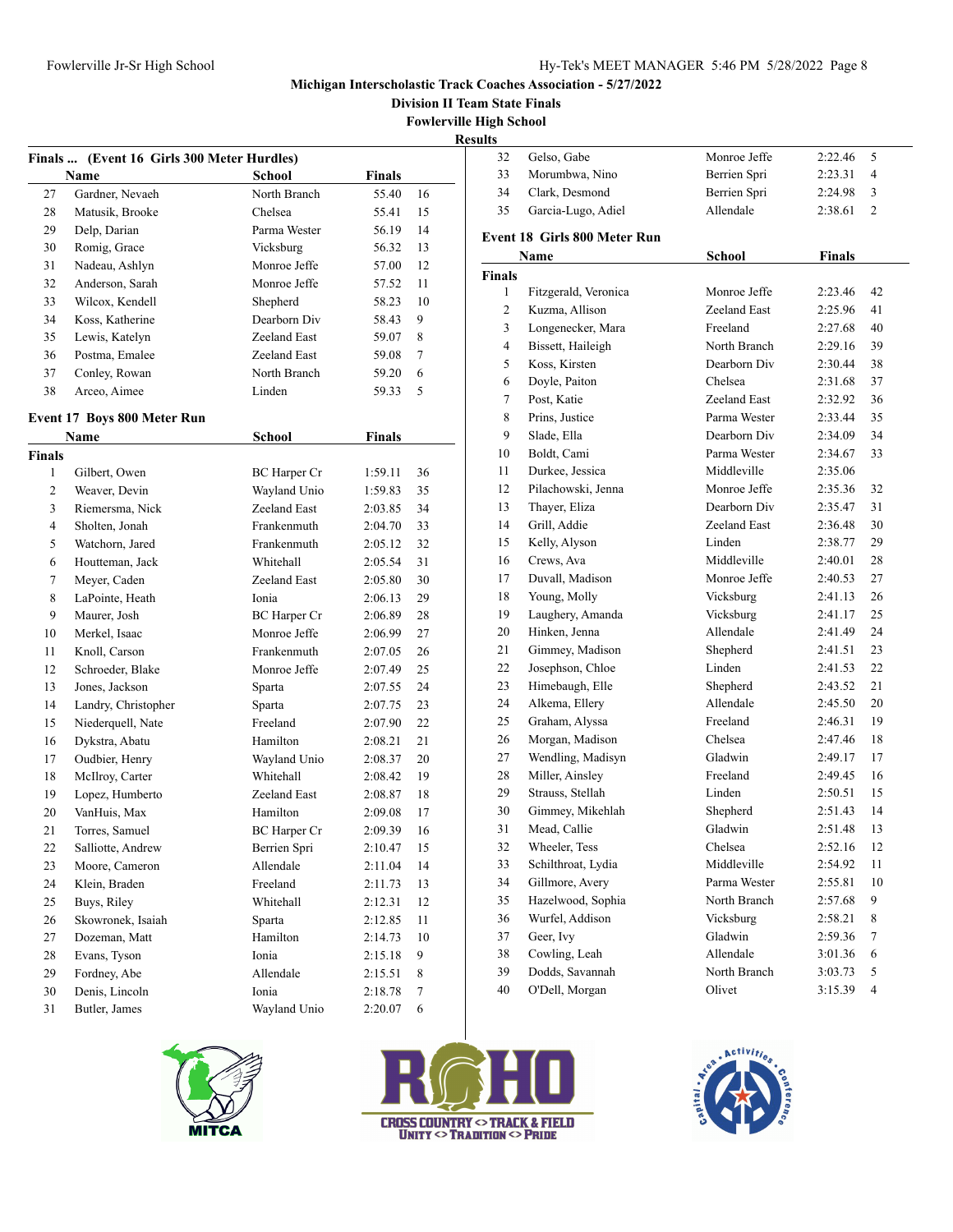Nyarko, Racheal Gladwin 27.28 33 Gary, Ava Gladwin 27.34 32 Clemens, Grace North Branch 27.37 31 Collier, Erin Freeland 27.38 30 Wasilewski, Hannah Linden 27.58 29 Berry, Jocie Parma Wester 27.72 28 16 Coleman, Cassie Olivet 27.84 27

#### **Michigan Interscholastic Track Coaches Association - 5/27/2022**

**Division II Team State Finals**

**Fowlerville High School Results**

|                | <b>Event 19 Boys 200 Meter Dash</b>  |                     |               |    |
|----------------|--------------------------------------|---------------------|---------------|----|
|                | Name                                 | School              | Finals        |    |
| <b>Finals</b>  |                                      |                     |               |    |
| 1              | Thompson, Ian                        | Wayland Unio        | 22.43         | 36 |
| $\overline{c}$ | Barger, Sam                          | Frankenmuth         | 22.50         | 35 |
| 3              | Vasicek, Evan                        | Freeland            | 22.62         | 34 |
| $\overline{4}$ | Braman, Andrew                       | Frankenmuth         | 22.72         | 33 |
| 5              | Earvin, Malcolm                      | Whitehall           | 22.90         | 32 |
| 6              | Aylor, Trannon                       | Whitehall           | 23.07         | 31 |
| 7              | Hunderman, Cebe                      | Zeeland East        | 23.40         | 30 |
| 8              | King, Will                           | <b>BC</b> Harper Cr | 23.65         | 29 |
| 9              | Watson, Red                          | Whitehall           | 23.78         | 28 |
| 10             | Wood, Logan                          | <b>BC</b> Harper Cr | 23.85         | 27 |
| 11             | Wallace, Ryan                        | <b>BC</b> Harper Cr | 23.91         | 26 |
| 12             | Jackson, Nate                        | Frankenmuth         | 23.97         | 25 |
| 13             | Taylor, Jake                         | Allendale           | 24.12         | 24 |
| 14             | Petre, Brayden                       | Freeland            | 24.16         | 23 |
| 15             | Maue, Zach                           | Monroe Jeffe        | 24.20         | 22 |
| 16             | Woods, Conner                        | Allendale           | 24.21         | 21 |
| 17             | Haygood, Brandon                     | Berrien Spri        | 24.33         | 20 |
| 18             | Reeder, Aidan                        | Wayland Unio        | 24.38         | 19 |
| 19             | Hildebrant, Lucas                    | Freeland            | 24.52         | 18 |
| 20             | Merkel, Ben                          | Monroe Jeffe        | 24.55         | 17 |
| 21             | Isenhoff, Blake                      | Sparta              | 24.57         | 16 |
| 22             | Matheny, Parker                      | Hamilton            | 24.63         | 15 |
| 23             | Anderson, Syrus                      | Sparta              | 24.85         | 14 |
| 24             | Mackety, Dominik                     | Zeeland East        | 24.87         | 13 |
| 25             | Huizingh, Franklin                   | Zeeland East        | 24.89         | 12 |
| 26             | Currigan, Clay                       | Ionia               | 24.96         | 11 |
| 27             | Eppler, Samuel                       | Ionia               | 25.02         | 10 |
| 28             | Dye, Gerron                          | Sparta              | 25.03         | 9  |
| 29             | Stoepker, Craig                      | Allendale           | 25.41         | 8  |
| 30             | Havemen, Jett                        | Hamilton            | 25.65         | 7  |
| 31             | Boehm, Zachary                       | Hamilton            | 25.67         | 6  |
| 32             | Funk, Kyle                           | Monroe Jeffe        | 26.60         | 5  |
|                | <b>Event 20 Girls 200 Meter Dash</b> |                     |               |    |
|                | Name                                 | School              | <b>Finals</b> |    |
| Finals         |                                      |                     |               |    |
| $\mathbf{1}$   | Shakoor, Lianna                      | Dearborn Div        | 26.10         | 42 |
| $\overline{c}$ | Koss, Meghan                         | Dearborn Div        | 26.35         | 41 |
| 3              | Hewitt, Kennedi                      | Olivet              | 26.41         | 40 |
| $\overline{4}$ | Glancy, Alexa                        | Monroe Jeffe        | 26.46         | 39 |
| 5              | Osmond, Victoria                     | Linden              | 26.58         | 38 |
| 6              | DeLost, Allie                        | Zeeland East        | 26.71         | 37 |
| $\tau$         | Richardson, Sam                      | Vicksburg           | 26.78         | 36 |
| $\,8\,$        | Steele, Emma                         | Vicksburg           | 26.92         | 35 |
| 9              | Watson, Ily                          | Zeeland East        | 27.13         | 34 |
|                |                                      |                     |               |    |
|                |                                      |                     |               |    |



| 17             | Oliver, Ainsley                     | Middleville         | 27.91         | 26             |
|----------------|-------------------------------------|---------------------|---------------|----------------|
| 18             | Martin, Maria                       | Zeeland East        | 27.95         | 25             |
| 19             | Velazquez, Olivia                   | Dearborn Div        | 28.00         | 24             |
| 20             | Wallinga, Brooklyn                  | Allendale           | 28.11         | 23             |
| 21             | Dewaele, Eva                        | Chelsea             | 28.25         | 22             |
| 22             | Whipple, Ryleigh                    | Olivet              | 28.40         | 21             |
| 23             | Cajigas, Kamya                      | Gladwin             | 28.43         | 20             |
| 24             | Mauk, Jasmine                       | North Branch        | 28.44         | 19             |
| 25             | Zahnow, Megan                       | Vicksburg           | 28.49         | 18             |
| 26             | Stewart, Bayli                      | Parma Wester        | 28.84         | 17             |
| 27             | Velting, Lindsey                    | Middleville         | 28.92         | 16             |
| 28             | Coleman, Natalie                    | Parma Wester        | 28.95         | 15             |
| 29             | Collier, Ashley                     | Freeland            | 29.24         | 14             |
| 30             | Smith, Laney                        | Chelsea             | 29.52         | 13             |
| 31             | Bransford, Victoria                 | Linden              | 29.78         | 12             |
| 32             | Powell, Katie                       | Monroe Jeffe        | 29.81         | 11             |
| 33             | Muxlow, Lilly                       | North Branch        | 29.97         | 10             |
| 34             | Dykhouse, Emma                      | Middleville         | 30.29         | 9              |
| 35             | Bird, Katie                         | Allendale           | 30.38         | 8              |
| 36             | Vanisacker, Kirsten                 | Monroe Jeffe        | 30.44         | $\tau$         |
| 37             | Kuch, Ashlyn                        | Freeland            | 30.59         | 6              |
| 38             | Matusik, Brooke                     | Chelsea             | 30.78         | 5              |
| 39             | Trepanier, Tyannah                  | Shepherd            | 30.88         | $\overline{4}$ |
| 40             | Richards, Allison                   | Shepherd            | 32.27         | 3              |
| 41             | McGlinchey-Miller, Alexis           | Shepherd            | 32.49         | $\overline{2}$ |
|                | <b>Event 21 Boys 3200 Meter Run</b> |                     |               |                |
|                | Name                                | <b>School</b>       | <b>Finals</b> |                |
| <b>Finals</b>  |                                     |                     |               |                |
| 1              | Hansen, TJ                          | Freeland            | 9:41.42       | 36             |
| $\overline{c}$ | Meyer, Caden                        | Zeeland East        | 9:45.50       | 35             |
| 3              | McCalister, Carter                  | Monroe Jeffe        | 9:47.13       | 34             |
| 4              | Richmond, Andre                     | Whitehall           | 9:57.46       | 33             |
| 5              | Gilbert, Owen                       | <b>BC</b> Harper Cr | 9:58.26       | 32             |
| 6              | VanHuis, Max                        | Hamilton            | 10:03.16      | 31             |
| 7              | Burke, James                        | Berrien Spri        | 10:03.39      | 30             |

| inals          |                    |                     |          |    |
|----------------|--------------------|---------------------|----------|----|
| 1              | Hansen, TJ         | Freeland            | 9:41.42  | 36 |
| 2              | Meyer, Caden       | Zeeland East        | 9:45.50  | 35 |
| 3              | McCalister, Carter | Monroe Jeffe        | 9:47.13  | 34 |
| $\overline{4}$ | Richmond, Andre    | Whitehall           | 9:57.46  | 33 |
| 5              | Gilbert, Owen      | <b>BC</b> Harper Cr | 9:58.26  | 32 |
| 6              | VanHuis, Max       | Hamilton            | 10:03.16 | 31 |
| 7              | Burke, James       | Berrien Spri        | 10:03.39 | 30 |
| 8              | McIlroy, Carter    | Whitehall           | 10:04.24 | 29 |
| 9              | Wise, Landen       | Frankenmuth         | 10:04.50 | 28 |
| 10             | Whalen, Kilian     | Allendale           | 10:06.25 | 27 |
| 11             | Lowrie, Dominic    | <b>BC</b> Harper Cr | 10:14.15 | 26 |
| 12             | Morrison, Luke     | Berrien Spri        | 10:15.32 | 25 |
| 13             | Janesak, Gregory   | Sparta              | 10:16.27 | 24 |



| <b>CROSS COUNTRY <math>\circ</math> TRACK &amp; FIELD</b><br>NITY $\circ$ Tradition $\circ$ Pride |  |  |
|---------------------------------------------------------------------------------------------------|--|--|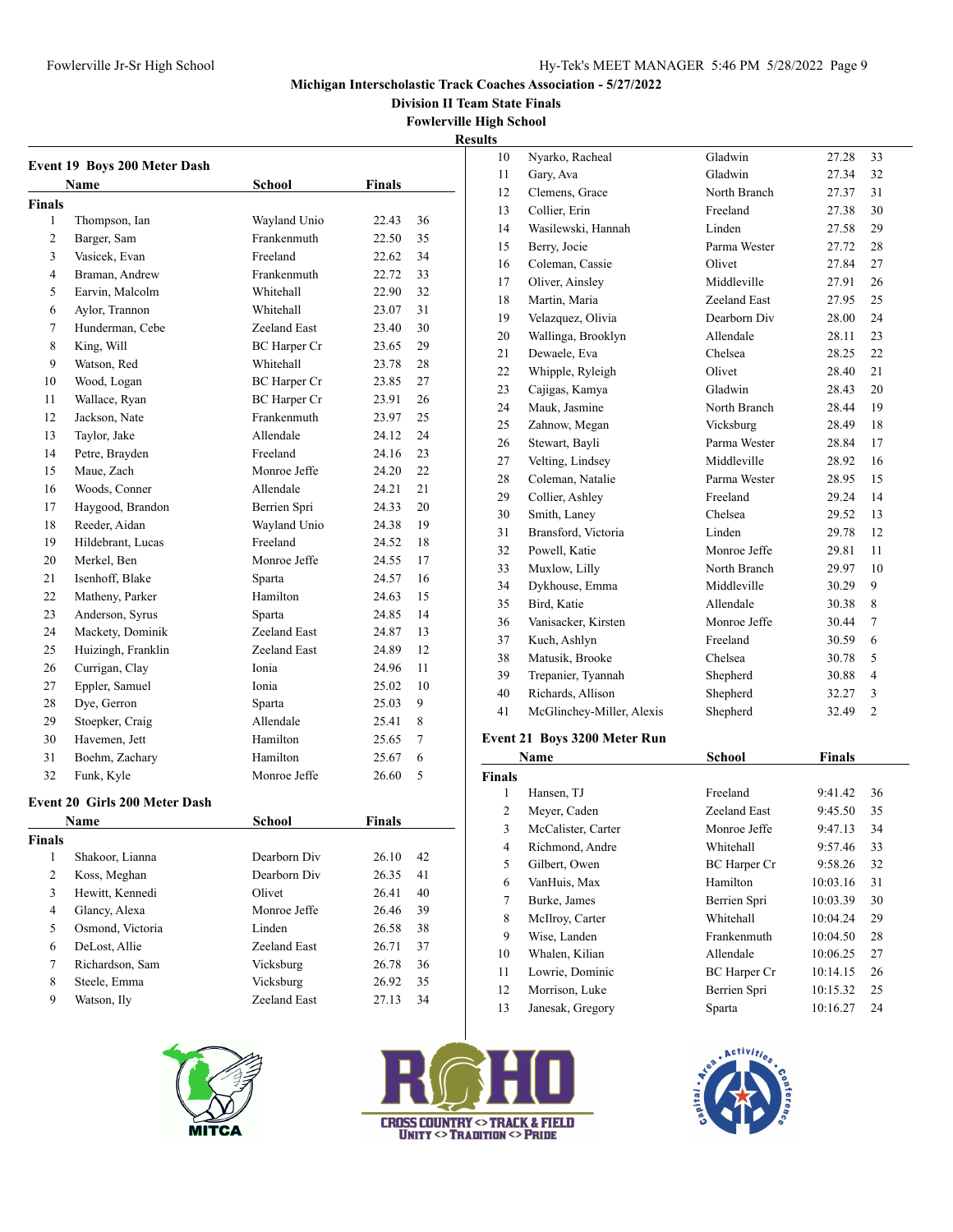**Division II Team State Finals**

**Fowlerville High School**

**Results**

|                     | Finals  (Event 21 Boys 3200 Meter Run) |                              |                      |                |
|---------------------|----------------------------------------|------------------------------|----------------------|----------------|
|                     | Name                                   | School                       | Finals               |                |
| 14                  | Jones, Jackson                         | Sparta                       | 10:23.36             | 23             |
| 15                  | Wiersma, Gavin                         | Zeeland East                 | 10:28.30             | 22             |
| 16                  | Pallett, Dylan                         | Wayland Unio                 | 10:30.51             | 21             |
| 17                  | Koon, Travis                           | Wayland Unio                 | 10:39.56             | 20             |
| 18                  | Guffey, Caden                          | Zeeland East                 | 10:42.90             | 19             |
| 19                  | Momber, Noah                           | Sparta                       | 10:43.53             | 18             |
| 20                  | Tiethof, Parker                        | Allendale                    | 10:43.73             | 17             |
| 21                  | Weaver, Devin                          | Wayland Unio                 | 10:43.77             | 16             |
| 22                  | O'Dell, William                        | BC Harper Cr                 | 10:46.92             | 15             |
| 23                  | Dykstra, Abatu                         | Hamilton                     | 10:49.74             | 14             |
| 24                  | Crandall, Brody                        | Hamilton                     | 10:52.19             | 13             |
| 25                  | Grube, Ty                              | Monroe Jeffe                 | 10:56.01             | 12             |
| 26                  | Winter, Ben                            | Monroe Jeffe                 | 10:59.38             | 11             |
| 27                  | Conger, Grant                          | Frankenmuth                  | 11:01.69             | 10             |
| 28                  | Alexander, Jacob                       | Freeland                     | 11:11.84             | 9              |
| 29                  | Boeringa, Drew                         | Whitehall                    | 11:16.74             | 8              |
| 30                  | Fall, Collin                           | Frankenmuth                  | 11:25.23             | 7              |
| 31                  | Bushee, Alex                           | Ionia                        | 12:00.19             | 6              |
| 32                  | Montgomery, Jacob                      | Ionia                        | 12:05.65             | 5              |
| 33                  | Selk, Peyton                           | Allendale                    | 12:15.65             | $\overline{4}$ |
| 34                  | Lange, Xander                          | Ionia                        | 12:17.53             | 3              |
|                     | Event 22 Girls 3200 Meter Run          |                              |                      |                |
|                     |                                        |                              |                      |                |
|                     |                                        |                              |                      |                |
|                     | Name                                   | <b>School</b>                | <b>Finals</b>        |                |
| 1                   |                                        |                              |                      |                |
|                     | Kuzma, Allison                         | Zeeland East<br>Monroe Jeffe | 11:28.09             | 42             |
| 2                   | Pilachowski, Jenna                     |                              | 11:41.34             | 41             |
| 3<br>$\overline{4}$ | Farrell, Whitney                       | Freeland<br>Monroe Jeffe     | 11:53.86             | 40             |
|                     | Miller, Kim                            | Freeland                     | 11:57.17             | 39             |
| 5                   | Hansen, Kiera                          |                              | 12:07.19             | 38             |
| 6<br>7              | Keefer, Karie                          | Freeland<br>Middleville      | 12:10.62             | 37             |
|                     | Crews, Ava                             | Allendale                    | 12:11.04             | 36             |
| 8                   | Buhlman, Ava                           |                              | 12:14.22             | 35             |
| 9                   | Peer, Riley                            | Monroe Jeffe                 | 12:14.49             | 34             |
| 10<br>11            | Kause, Julia                           | Chelsea                      | 12:22.33             | 33             |
|                     | Judge, Carly                           | Shepherd                     | 12:29.97             | 32             |
| 12                  | Durkee, Jessica                        | Middleville                  | 12:32.00             | 31             |
| 13                  | Josephson, Chloe                       | Linden                       | 12:39.37             | 30             |
| <b>Finals</b><br>14 | Blackwood, Colleen                     | Linden<br>Zeeland East       | 12:43.08             | 29             |
| 15                  | Heinrich, Hayley                       | Chelsea                      | 12:48.43             | 28             |
| 16                  | Angus, Seren                           |                              | 12:58.28             | 27             |
| 17                  | Schlaud, Karlie                        | North Branch                 | 12:58.95             | 26             |
| 18                  | Postma, Emalee                         | Zeeland East                 | 13:00.23             | 25             |
| 19                  | Scicluna, Tess                         | Dearborn Div                 | 13:07.64             | 24             |
| 20<br>21            | Lynch, Carley<br>Noble, Addison        | Shepherd<br>Allendale        | 13:16.18<br>13:20.20 | 23<br>22       |

| s  |                   |              |          |    |
|----|-------------------|--------------|----------|----|
| 23 | Hazelwood, Sophia | North Branch | 13:50.93 | 20 |
| 24 | Postl, Lauren     | Dearborn Div | 13:54.88 | 19 |
| 25 | Sandelin, Zane    | Vicksburg    | 13:55.08 | 18 |
| 26 | Hunt, Isabelle    | North Branch | 13:58.19 | 17 |
| 27 | Strauss, Madelyn  | Linden       | 14:04.37 | 16 |
| 28 | Pyrzewski, Tricia | Gladwin      | 14:05.76 | 15 |
| 29 | Wurfel, Addison   | Vicksburg    | 14:12.23 | 14 |
| 30 | Brown, Delaney    | Allendale    | 14:33.53 | 13 |
| 31 | Paluszewski, Kate | Dearborn Div | 14:34.97 | 12 |
| 32 | Kubicki, Kaitlin  | Chelsea      | 14:53.87 | 11 |
| 33 | Lynd, Amelia      | Parma Wester | 14:56.20 | 10 |
| 34 | Benedict, Anna    | Middleville  | 15:04.41 | 9  |
| 35 | Methner, Brooke   | Gladwin      | 15:05.23 | 8  |
| 36 | Bragg, Carmen     | Gladwin      | 15:44.33 | 7  |

### **Event 23 Boys 4x400 Meter Relay**

| Team           |                        | <b>Relay</b>       | <b>Finals</b> |    |
|----------------|------------------------|--------------------|---------------|----|
| <b>Finals</b>  |                        |                    |               |    |
| 1              | Frankenmuth            | A                  | 3:31.47       | 72 |
|                | 1) Lipka, Logan        | 2) Smith, Bryce    |               |    |
|                | 3) Sholten, Jonah      | 4) Brenner, Travis |               |    |
| 2              | <b>BC Harper Creek</b> | A                  | 3:34.39       | 66 |
|                | 1) Castellanos, Cristo | 2) Wallace, Ryan   |               |    |
|                | 3) McCray, Julion      | 4) Wood, Logan     |               |    |
| 3              | Whitehall              | A                  | 3:35.11       | 60 |
|                | 1) Bolley, Nate        | 2) Aylor, Trannon  |               |    |
|                | 3) Buys, Riley         | 4) Palmer, Lukas   |               |    |
| $\overline{4}$ | Hamilton               | A                  | 3:38.39       | 54 |
|                | 1) Matheny, Parker     | 2) Alderink, Owen  |               |    |
|                | 3) Ritsema, Ty         | 4) Langeland, Josh |               |    |
| 5              | Sparta                 | A                  | 3:40.31       | 48 |
|                | 1) Landry, Christopher | 2) Wilson, Jax     |               |    |
|                | 3) Dye, Gerron         | 4) Riddle, Lance   |               |    |
| 6              | Monroe Jefferson       | A                  | 3:42.08       | 42 |
|                | 1) Merkel, Isaac       | 2) Wiggins, Von    |               |    |
|                | 3) Schroeder, Blake    | 4) Smiley, Caleb   |               |    |
| 7              | <b>Berrien Springs</b> | A                  | 3:42.31       | 36 |
|                | 1) Wilburn, Jared      | 2) Tate, Byron     |               |    |
|                | 3) Porter, CJ          | 4) Jarvis, Noah    |               |    |
| 8              | Allendale              | A                  | 3:44.10       | 30 |
|                | 1) DeHaan, Jack        | 2) Baumann, Eli    |               |    |
|                | 3) Adams, Patrick      | 4) Moore, Cameron  |               |    |
| 9              | Freeland               | А                  | 3:44.27       | 24 |
|                | 1) Honsinger, Braydon  | 2) Klein, Braden   |               |    |
|                | 3) Niederquell, Nate   | 4) Vasicek, Evan   |               |    |
| 10             | Zeeland East           | A                  | 3:47.22       | 18 |
|                | 1) Hutt, Zeke          | 2) Killilea, Dylan |               |    |
|                | 3) Lopez, Humberto     | 4) Stema, Preston  |               |    |
|                |                        |                    |               |    |





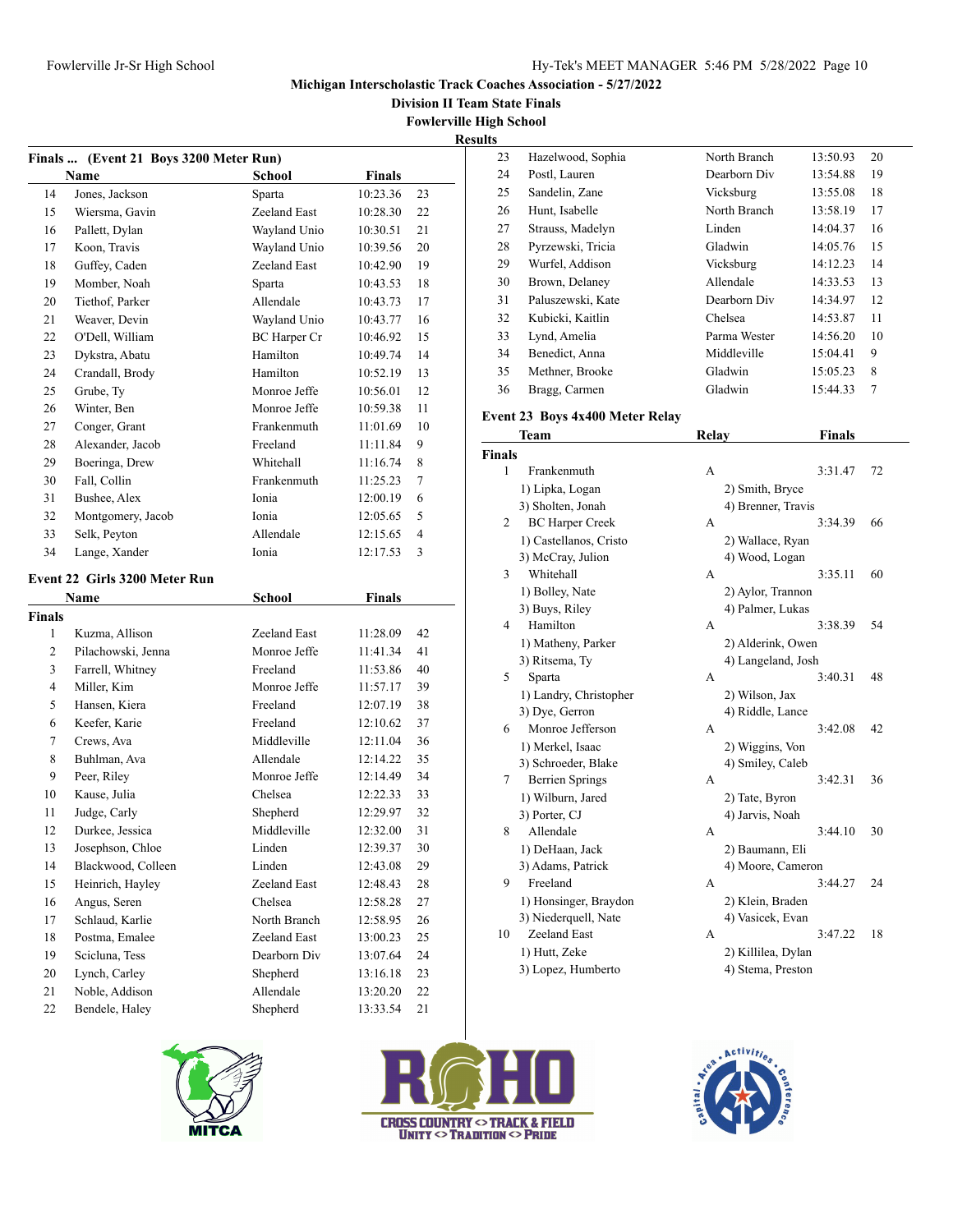### **Michigan Interscholastic Track Coaches Association - 5/27/2022**

**Division II Team State Finals**

#### **Fowlerville High School**

#### **Results**

|                | <b>Event 24 Girls 4x400 Meter Relay</b> |                       |                         |    |                | Event 25 Boys High Jump  |                     |               |                 |
|----------------|-----------------------------------------|-----------------------|-------------------------|----|----------------|--------------------------|---------------------|---------------|-----------------|
|                | Team                                    | <b>Relay</b>          | <b>Finals</b>           |    |                | Name                     | <b>School</b>       | <b>Finals</b> |                 |
| <b>Finals</b>  |                                         |                       |                         |    | <b>Finals</b>  |                          |                     |               |                 |
| 1              | Dearborn Divine Child                   | $\mathbf{A}$          | 4:09.68                 | 84 | $\mathbf{1}$   | Drnek, Charlie           | Zeeland East        | 6-01.00       | 36              |
|                | 1) Black, Samantha                      | 2) Shakoor, Lianna    |                         |    | $\mathfrak{2}$ | Baumann, Eli             | Allendale           | $6 - 01.00$   | 35              |
|                | 3) Koss, Kirsten                        |                       | 4) Kurtinaitis, Kathryn |    | $\mathfrak{Z}$ | Thompson, Camden         | Whitehall           | $6 - 01.00$   | 34              |
| 2              | Monroe Jefferson                        | A                     | 4:12.00                 | 78 | $\overline{4}$ | Rowe, Peyton             | <b>BC</b> Harper Cr | 5-11.00       | 33              |
|                | 1) Fitzgerald, Veronica                 | 2) Hintz, Ellie       |                         |    | 5              | Brenner, Travis          | Frankenmuth         | 5-07.00       | 29.5            |
|                | 3) Masserant, Alyssa                    | 4) Glancy, Alexa      |                         |    | 5              | Riemersma, Nick          | Zeeland East        | 5-07.00       | 29.5            |
| 3              | Freeland                                | A                     | 4:16.25                 | 72 | 5              | Aylor, Trannon           | Whitehall           | 5-07.00       | 29.5            |
|                | 1) Longenecker, Mara                    | 2) Seemann, Addie     |                         |    | 5              | Hubbard, Riley           | Frankenmuth         | 5-07.00       | 29.5            |
|                | 3) Vasold, Haven                        | 4) Hileman, Lily      |                         |    | 5              | Canfield, Ethan          | Ionia               | 5-07.00       | 29.5            |
| $\overline{4}$ | Vicksburg                               | A                     | 4:16.29                 | 66 | 5              | Smith, Bryce             | Frankenmuth         | 5-07.00       | 29.5            |
|                | 1) Pence, Isabella                      | 2) Kendall, Megan     |                         |    | 11             | Cook, Kaiden             | Zeeland East        | 5-07.00       | 24              |
|                | 3) Richardson, Sam                      | 4) Steele, Emma       |                         |    | 11             | Tiemeyer-Smith, Andrew   | Allendale           | 5-07.00       | 24              |
| 5              | Shepherd                                | A                     | 4:19.18                 | 60 | 11             | Drew, Bryce              | Wayland Unio        | 5-07.00       | 24              |
|                | 1) Redes, Mylie                         |                       | 2) Babcock, Falicitie   |    | 11             | Suggs, DJ                | Berrien Spri        | 5-07.00       | 24              |
|                | 3) Fisher, Jolie                        | 4) Warner, Ariel      |                         |    | 11             | Salazar, Steven          | Hamilton            | 5-07.00       | 24              |
| 6              | Parma Western                           | A                     | 4:21.09                 | 54 | 16             | Havemen, Jett            | Hamilton            | 5-07.00       | 20.5            |
|                | 1) Burk, Anna                           |                       | 2) Heydenburg, Lillian  |    | 16             | Strandberg, Matt         | <b>BC</b> Harper Cr | 5-07.00       | 20.5            |
|                | 3) Luma, Lilli                          | 4) Berdiner, Emma     |                         |    | 18             | Thomas, Garret           | Monroe Jeffe        | 5-07.00       | 18              |
| $\tau$         | Gladwin                                 | A                     | 4:24.41                 | 48 | 18             | Merkel, Ben              | Monroe Jeffe        | 5-07.00       | 18              |
|                | 1) Shea, Tessa                          | 2) Robinson, Abby     |                         |    | 18             | Fournier, Ty             | Freeland            | 5-07.00       | 18              |
|                | 3) Haines, Macy                         | 4) Nyarko, Racheal    |                         |    | 21             |                          | Allendale           |               | 13              |
| 8              | Zeeland East                            | A                     | 4:27.69                 | 42 |                | Jones, Brock             |                     | 5-03.00       |                 |
|                | 1) Drnek, Emma                          | 2) Huizenga, Sadie    |                         |    | 21             | Proctor, Damien          | Ionia               | 5-03.00       | 13              |
|                | 3) Grill, Addie                         | 4) Wilson, Kat        |                         |    | 21             | Watson, Kaden            | <b>BC</b> Harper Cr | 5-03.00       | 13              |
| 9              | Middleville                             | A                     | 4:31.58                 | 36 | 21             | Isenhoff, Levi           | Sparta              | 5-03.00       | 13              |
|                | 1) Oliver, Ainsley                      | 2) Velting, Lindsey   |                         |    | 21             | Bakos, Grant             | Freeland            | 5-03.00       | 13              |
|                | 3) Smith, Kenady                        | 4) Corson, Eva        |                         |    | 21             | Pittman, Josiah          | Berrien Spri        | 5-03.00       | 13              |
| 10             | Olivet                                  | A                     | 4:35.59                 | 30 | 21             | Tate, Byron              | Berrien Spri        | 5-03.00       | 13              |
|                | 1) Gessner, Olivea                      | 2) King, Karley       |                         |    | 28             | Mathews, Jeremy          | Hamilton            | 5-03.00       | $\tau$          |
|                | 3) Pell, Sophia                         | 4) Coleman, Cassie    |                         |    | 28             | Marquard, Carter         | Wayland Unio        | 5-03.00       | $\overline{7}$  |
| 11             | Allendale                               | A                     | 4:40.85                 | 24 | 28             | Merkel, Isaac            | Monroe Jeffe        | 5-03.00       | $7\phantom{.0}$ |
|                | 1) Meyer, Kenzie                        | 2) Galy, Kennadi      |                         |    | 28             | Hammock, Davien          | Sparta              | 5-03.00       | $\overline{7}$  |
|                | 3) DeLore, Riley                        |                       | 4) Schroeder, Hannah    |    | 28             | Ready, Ca'mar            | Whitehall           | 5-03.00       | $\overline{7}$  |
| 12             | North Branch                            | A                     | 4:41.25                 | 18 | $\overline{a}$ | Niederquell, Nate        | Freeland            | NH            |                 |
|                | 1) Bissett, Haileigh                    | 2) Worrell, Klaire    |                         |    | $\overline{a}$ | Eckerley, Peyton         | Berrien Spri        | NH            |                 |
|                | 3) Jones, Gracelyn                      | 4) Conley, Rowan      |                         |    | ---            | Blom, Ian                | Sparta              | NH            |                 |
| 13             | Linden                                  | A                     | 5:04.59                 | 12 | $\sim$ $\sim$  | Howard, Maurgan          | Wayland Unio        | NH            |                 |
|                | 1) Hoose, Kennedy                       | 2) Arceo, Aimee       |                         |    |                |                          |                     |               |                 |
| ---            | 3) Birchmeier, Katelynrose<br>Chelsea   | 4) LaMothe, Ella<br>A | <b>DQ</b>               |    |                | Event 26 Girls High Jump |                     |               |                 |
|                |                                         |                       | 2) Morgan, Madison      |    |                | Name                     | <b>School</b>       | <b>Finals</b> |                 |
|                | 1) Smith, Laney<br>3) DeMea, Sofia      | 4) DeMea, Natalia     |                         |    | <b>Finals</b>  |                          |                     |               |                 |
|                |                                         |                       |                         |    | 1              | Gary, Ava                | Gladwin             | 5-02.00       | 42              |
|                |                                         |                       |                         |    | $\overline{2}$ | Atkins, Ashley           | Allendale           | 5-02.00       | 40.5            |







2 Zegunis, Reilly Zeeland East 5-02.00 40.5 4 Herrick, Kayda Parma Wester 5-00.00 38.5 4 Smith, Kenady Middleville 5-00.00 38.5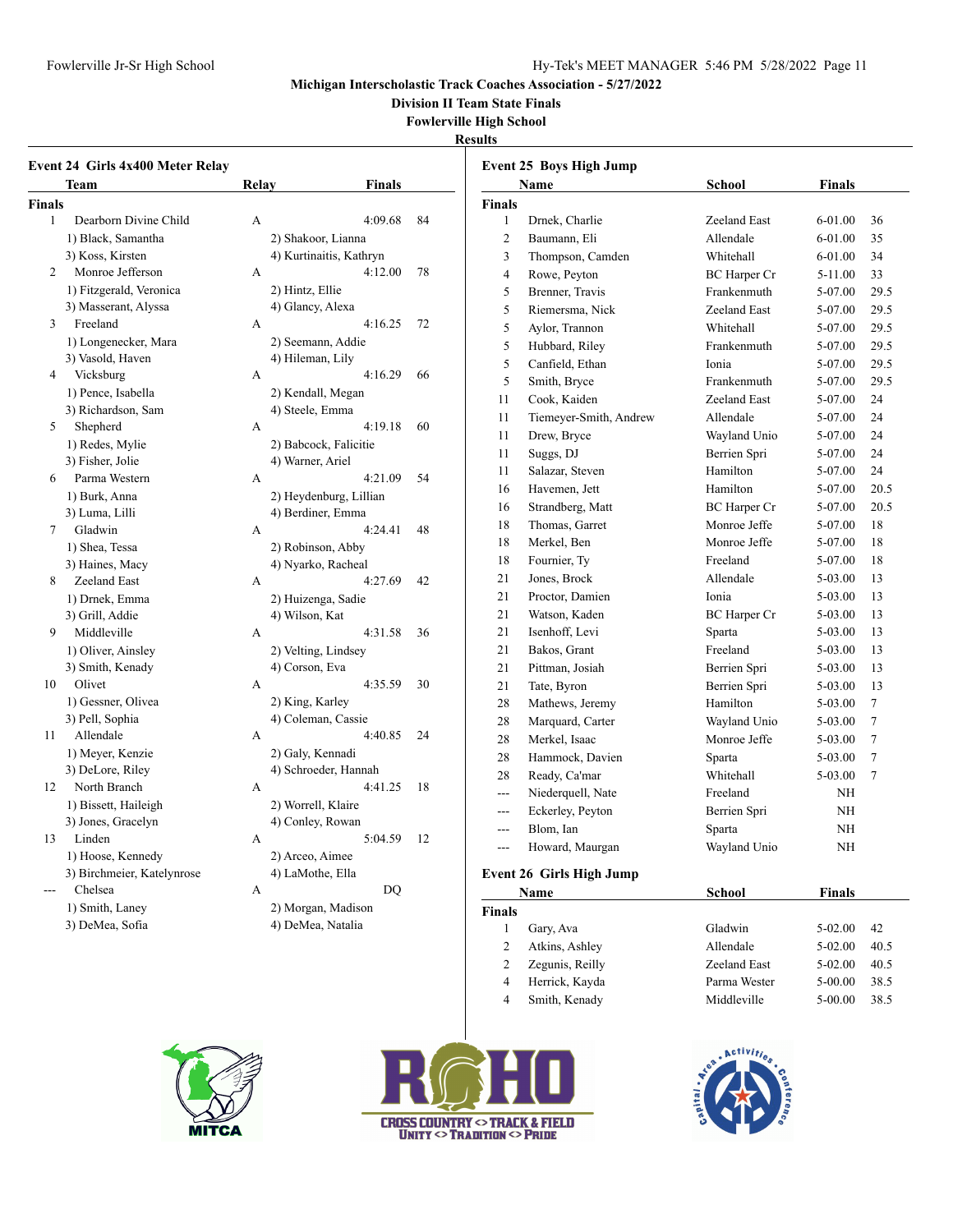**Division II Team State Finals**

**Fowlerville High School**

|                | Finals  (Event 26 Girls High Jump) |                     |             |      | <b>Results</b> |
|----------------|------------------------------------|---------------------|-------------|------|----------------|
|                | Name                               | School              | Finals      |      |                |
| 6              | Vautrin, Jayla                     | Shepherd            | 5-00.00     | 36   |                |
| 6              | Wilcox, Kendell                    | Shepherd            | 5-00.00     | 36   |                |
| 6              | Mead, Callie                       | Gladwin             | 5-00.00     | 36   |                |
| 9              | Hilton, Trysta                     | Middleville         | $4 - 10.00$ | 34   |                |
| 10             | Gormley, Bailey                    | North Branch        | $4 - 10.00$ | 33   |                |
| 11             | Collins, Madeline                  | Chelsea             | 4-06.00     | 32   |                |
| 12             | Stewart, Bayli                     | Parma Wester        | 4-06.00     | 27   |                |
| 12             | Glowzinski, Hannah                 | Dearborn Div        | 4-06.00     | 27   |                |
| 12             | Hall, Ella                         | Freeland            | 4-06.00     | 27   |                |
| 12             | Wilson, Jatriana                   | Allendale           | 4-06.00     | 27   |                |
| 12             | Whipple, Ryleigh                   | Olivet              | 4-06.00     | 27   |                |
| 12             | Burk, Anna                         | Parma Wester        | 4-06.00     | 27   |                |
| 12             | Scicluna, Tess                     | Dearborn Div        | 4-06.00     | 27   |                |
| 12             | Oliver, Ainsley                    | Middleville         | 4-06.00     | 27   |                |
| 12             | Neitzel, Megan                     | Olivet              | $4 - 06.00$ | 27   |                |
| 21             | Copeland, Kynleigh                 | Linden              | 4-06.00     | 19.5 |                |
| 21             | Miller, Avery                      | Linden              | 4-06.00     | 19.5 |                |
| 21             | Maize, Alli                        | Freeland            | $4 - 06.00$ | 19.5 |                |
| 21             | Kinney, Ashley                     | Allendale           | 4-06.00     | 19.5 |                |
| 21             | Fenlon, Mirra                      | Zeeland East        | $4 - 06.00$ | 19.5 |                |
| 21             | Fundaro, Graci                     | Dearborn Div        | 4-06.00     | 19.5 |                |
| 27             | Anderson, Sarah                    | Monroe Jeffe        | 4-02.00     | 13   | E١             |
| 27             | King, Karley                       | Olivet              | 4-02.00     | 13   |                |
| 27             | Anderson, Kennedy                  | Chelsea             | 4-02.00     | 13   | Fi             |
| 27             | Miller, Ainsley                    | Freeland            | 4-02.00     | 13   |                |
| 27             | Acox, Reygan                       | Linden              | $4 - 02.00$ | 13   |                |
| 27             | Smith, Emma                        | Shepherd            | 4-02.00     | 13   |                |
| 27             | King, Anna                         | Chelsea             | 4-02.00     | 13   |                |
| 34             | Kling, Lyla                        | Vicksburg           | $4 - 02.00$ | 8    |                |
| 34             | Shea, Tessa                        | Gladwin             | 4-02.00     | 8    |                |
| 34             | MacFarlane, Jocelyn                | Zeeland East        | $4 - 02.00$ | 8    |                |
| $---$          | Boggs, Clare                       | Monroe Jeffe        | NH          |      |                |
| $\cdots$       | Bickel, Natasha                    | North Branch        | NH          |      |                |
| ---            | Chingwa, Kaela                     | North Branch        | NH          |      |                |
| $---$          | Vanisacker, Kirsten                | Monroe Jeffe        | NH          |      |                |
|                | <b>Event 27 Boys Pole Vault</b>    |                     |             |      |                |
|                | Name                               | School              | Finals      |      |                |
| <b>Finals</b>  |                                    |                     |             |      |                |
| 1              | Conrad, David                      | Whitehall           | 13-09.00    | 36   |                |
| $\overline{c}$ | Morren, Ryan                       | Allendale           | 13-03.00    | 35   |                |
| 3              | Mathews, Jeremy                    | Hamilton            | 11-06.00    | 33   |                |
| 3              | Ready, Ca'mar                      | Whitehall           | 11-06.00    | 33   |                |
| 3              | Krause, Karl                       | Berrien Spri        | 11-06.00    | 33   |                |
| 6              | DeKorne, Joseph                    | Sparta              | 11-06.00    | 30   |                |
| 6              | Casselman, Bryce                   | <b>BC</b> Harper Cr | 11-06.00    | 30   |                |
| 6              | Korn, Mason                        | BC Harper Cr        | 11-06.00    | 30   |                |





| s   |                    |                     |           |      |
|-----|--------------------|---------------------|-----------|------|
| 9   | Crane, Cooper      | Zeeland East        | 10-09.00  | 26.5 |
| 9   | Dekorne, Zachary   | Sparta              | 10-09.00  | 26.5 |
| 9   | Amid, Gabe         | Zeeland East        | 10-09.00  | 26.5 |
| 9   | Witham, Micah      | Whitehall           | 10-09.00  | 26.5 |
| 13  | Isenhoff, Levi     | Sparta              | 9-09.00   | 24   |
| 14  | DeWeerd, Lucas     | Wayland Unio        | 9-09.00   | 23   |
| 15  | Brenner, Travis    | Frankenmuth         | 9-09.00   | 22   |
|     | Battjes, Camryn    | Allendale           | NH        |      |
|     | Selk, Peyton       | Allendale           | <b>NH</b> |      |
|     | Bueschel, Lewis    | Hamilton            | NH        |      |
| --- | Anderson, Jonathan | Ionia               | NH        |      |
| --- | Jarvis, Micah      | Berrien Spri        | NH        |      |
| --- | Ledesma, Victor    | Ionia               | NH        |      |
| --- | Negrete, Christian | Ionia               | NH        |      |
| --- | Autry, Kameron     | Berrien Spri        | NH        |      |
| --- | Bentley, Jake      | Frankenmuth         | NH        |      |
| --- | Tiles, Kevin       | <b>BC</b> Harper Cr | NH        |      |
| --- | Drnek, Charlie     | Zeeland East        | NH        |      |
| --- | Wurtzel, Jacob     | Freeland            | NH        |      |
| --- | Marolf, Joey       | Frankenmuth         | NH        |      |
| --- | Reister, Kiel      | Hamilton            | <b>NH</b> |      |
| --- | Ordway, Adam       | Wayland Unio        | NH        |      |
| --- | Wilson, Masen      | Wayland Unio        | NH        |      |
|     |                    |                     |           |      |

# **Event 28 Girls Pole Vault**

| Name           |                    | School       | Finals      |    |
|----------------|--------------------|--------------|-------------|----|
| <b>Finals</b>  |                    |              |             |    |
| 1              | Warner, Gracie     | Shepherd     | 9-06.00     | 42 |
| $\overline{c}$ | Nienhuis, Hannah   | Zeeland East | 9-06.00     | 41 |
| 3              | Rybicki, Evelynn   | Freeland     | $9 - 00.00$ | 40 |
| $\overline{4}$ | Heyer, Emily       | Gladwin      | 8-03.00     | 36 |
| 4              | Huizenga, Sadie    | Zeeland East | 8-03.00     | 36 |
| 4              | Myers, TJ          | Middleville  | 8-03.00     | 36 |
| 4              | Kennedy, Alyssa    | Olivet       | 8-03.00     | 36 |
| 4              | Sturis, Katlynn    | Freeland     | 8-03.00     | 36 |
| 4              | Sluiter, Rylee     | Zeeland East | 8-03.00     | 36 |
| $\overline{4}$ | DeLa Grange, Sarah | Parma Wester | 8-03.00     | 36 |
| 11             | Pell, Sophia       | Olivet       | 7-06.00     | 31 |
| 11             | Coleman, Natalie   | Parma Wester | 7-06.00     | 31 |
| 11             | Gimmey, Madison    | Shepherd     | 7-06.00     | 31 |
| 14             | Romig, Grace       | Vicksburg    | 6-06.00     | 23 |
| 14             | Dodds, Savannah    | North Branch | $6 - 06.00$ | 23 |
| 14             | DeVries, Emmerson  | Middleville  | $6 - 06.00$ | 23 |
| 14             | Chislea, Jocelyn   | Freeland     | 6-06.00     | 23 |
| 14             | Peters, Jessica    | North Branch | $6 - 06.00$ | 23 |
| 14             | Zahnow, Lauren     | Vicksburg    | 6-06.00     | 23 |
| 14             | Steele, Halle      | Allendale    | 6-06.00     | 23 |
| 14             | Pyrzewski, Tricia  | Gladwin      | $6 - 06.00$ | 23 |
| 14             | Kafila, Ainslev    | Allendale    | 6-06.00     | 23 |

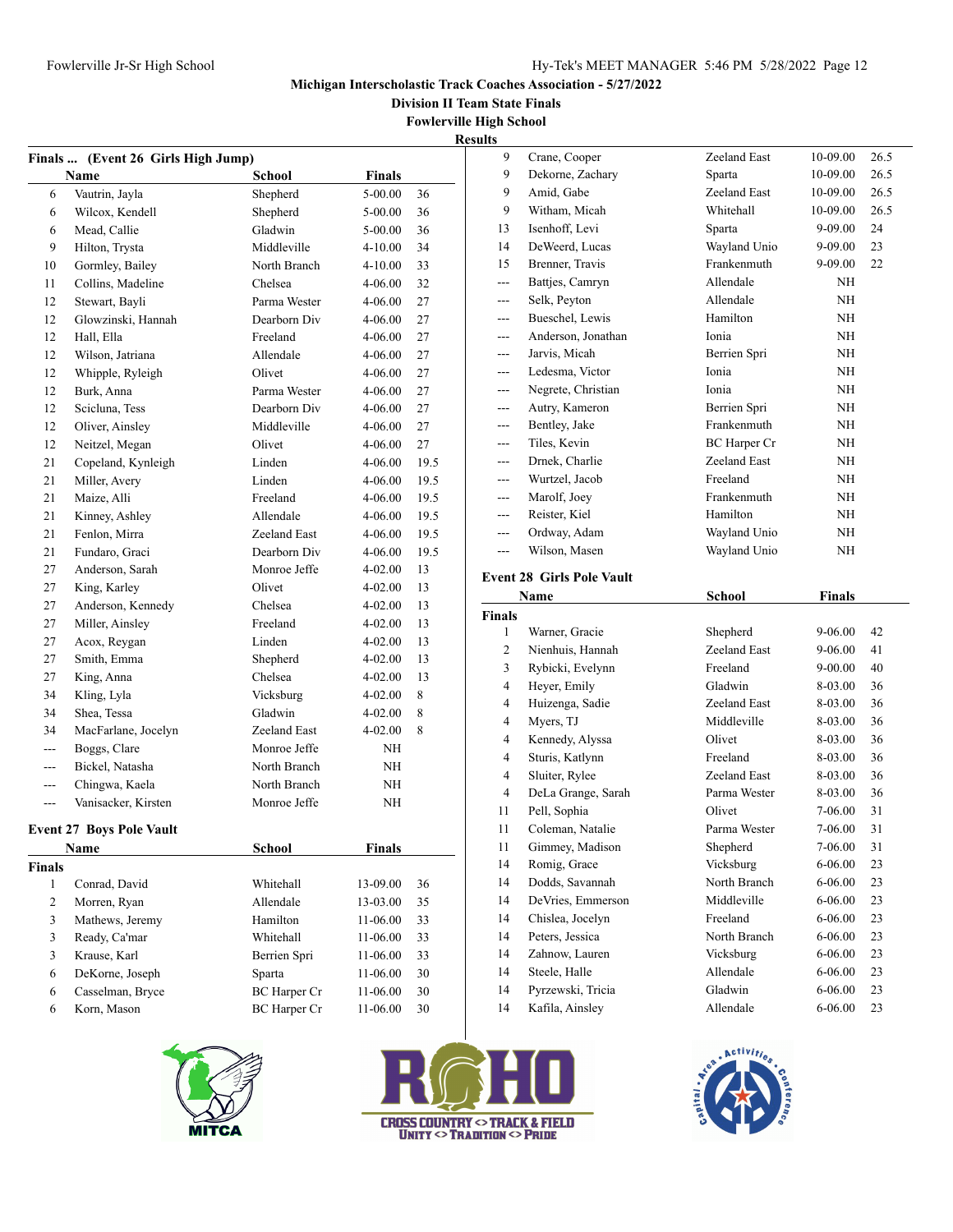**Division II Team State Finals**

**e High School** 

|               |                                     |                     |               | Fowlerville<br>Re |
|---------------|-------------------------------------|---------------------|---------------|-------------------|
|               | Finals  (Event 28 Girls Pole Vault) |                     |               |                   |
|               | Name                                | School              | Finals        |                   |
| 14            | Bailey, Morgan                      | Gladwin             | 6-06.00       | 23                |
| 14            | Heydenburg, Lillian                 | Parma Wester        | 6-06.00       | 23                |
| 14            | Gimmey, Mikehlah                    | Shepherd            | 6-06.00       | 23                |
| 14            | Green, Hailey                       | North Branch        | $6 - 06.00$   | 23                |
| $---$         | Krugh, Kate                         | Chelsea             | NH            |                   |
|               | Guthre, Audra                       | Chelsea             | NH            |                   |
| ---           | Meyer, Kenzie                       | Allendale           | NH            |                   |
| $---$         | Acox, Reygan                        | Linden              | NH            |                   |
| ---           | Paddock, Lily                       | Chelsea             | NH            |                   |
| ---           | Thomas, Zoey                        | Middleville         | NH            |                   |
|               |                                     |                     |               |                   |
|               | <b>Event 29 Boys Long Jump</b>      |                     |               |                   |
|               | Name                                | School              | <b>Finals</b> |                   |
| <b>Finals</b> |                                     |                     |               |                   |
| 1             | York, James                         | Berrien Spri        | 20-10.00      | 36                |
| 2             | Braman, Andrew                      | Frankenmuth         | 20-06.00      | 35                |
| 3             | Thompson, Ian                       | Wayland Unio        | 20-03.50      | 34                |
| 4             | Bolley, Nate                        | Whitehall           | 19-10.75      | 33                |
| 5             | Roenicke, Tommy                     | Freeland            | 19-04.50      | 32                |
| 6             | Smith, Bryce                        | Frankenmuth         | 19-04.00      | 31                |
| 7             | Snay, Landen                        | Whitehall           | 19-02.00      | 30                |
| 8             | Hammock, Davien                     | Sparta              | 19-01.00      | 29                |
| 9             | Mouketou, Cam                       | Wayland Unio        | 19-00.50      | 28                |
| 10            | Cook, Kaiden                        | Zeeland East        | 18-11.00      | 27                |
| 11            | Battjes, Camryn                     | Allendale           | 18-10.50      | 26                |
| 12            | Gunneson, Josh                      | Allendale           | 18-08.00      | 24.5              |
| 12            | Drnek, Charlie                      | Zeeland East        | 18-08.00      | 24.5              |
| 14            | Havemen, Jett                       | Hamilton            | 18-04.50      | 23                |
| 15            | Granger, Kullan                     | Ionia               | 18-04.00      | 22                |
| 16            | Merkel, Ben                         | Monroe Jeffe        | 18-03.00      | 21                |
| 17            | Whitley, Christopher                | Frankenmuth         | 18-02.75      | 20                |
| 18            | Mathews, Jeremy                     | Hamilton            | 18-02.25      | 19                |
| 19            | Kelly, Brayden                      | Freeland            | 18-01.00      | 18                |
| 20            | Oaks, Mason                         | <b>BC</b> Harper Cr | 17-10.00      | 17                |
| 21            | White, Brady                        | Zeeland East        | 17-09.00      | 16                |
| 22            | Suggs, DJ                           | Berrien Spri        | 17-08.75      | 15                |
| 23            | Costas, Niko                        | Monroe Jeffe        | 17-07.00      | 14                |
| 24            | Ciganick, Tristin                   | Ionia               | 17-06.25      | 13                |
| 25            | Chantrenne, Andruw                  | BC Harper Cr        | 17-03.75      | 12                |
| 26            | Ciganick, Colyn                     | Ionia               | 17-02.75      | 11                |
| 27            | Chung, Junyoung                     | Berrien Spri        | 17-00.50      | 10                |
| 28            | Leslie, DaShawn                     | <b>BC</b> Harper Cr | 16-08.50      | 9                 |
| 29            | Emelander, JJ                       | Hamilton            | 16-08.25      | 8                 |
| 30            | Hammock, Dylan                      | Sparta              | 16-06.25      | 7                 |
| 31            | Kendall, Michael                    | Whitehall           | 16-03.00      | 6                 |
| 32            | Blom, Ian                           | Sparta              | 15-10.50      | 5                 |
|               |                                     |                     |               |                   |

| е гиди эсноог<br>esults |                                 |                              |                      |                |
|-------------------------|---------------------------------|------------------------------|----------------------|----------------|
| 34                      | Fournier, Ty                    | Freeland                     | 7-05.75              | 3              |
| ---                     | Tiemeyer-Smith, Andrew          | Allendale                    | ND                   |                |
| ---                     | Pureifoy, Kaharrie              | Wayland Unio                 | ND                   |                |
|                         |                                 |                              |                      |                |
|                         | <b>Event 30 Girls Long Jump</b> |                              |                      |                |
|                         | Name                            | School                       | <b>Finals</b>        |                |
| <b>Finals</b>           |                                 |                              |                      |                |
| 1                       | Nyarko, Racheal                 | Gladwin                      | 16-00.75             | 42             |
| 2                       | Harmon, Brooklyn                | Middleville                  | 15-09.25             | 41             |
| 3                       | Miller, Rachel                  | Zeeland East                 | 15-05.75             | 40             |
| 4                       | Dewaele, Eva                    | Chelsea                      | 15-01.25             | 39             |
| 5                       | Fenlon, Mirra                   | Zeeland East                 | 15-00.75             | 38             |
| 6                       | Jones, Sidney                   | Vicksburg                    | 14-10.00             | 37             |
| 7                       | Romig, Grace                    | Vicksburg                    | 14-09.50             | 36             |
| 8                       | Berdiner, Emma                  | Parma Wester                 | 14-08.75             | 35             |
| 9                       | Neitzel, Megan                  | Olivet                       | 14-07.25             | 34             |
| 10                      | Robinson, Abby                  | Gladwin                      | 14-05.00             | 33             |
| 11                      | Varga, Elyse                    | Dearborn Div                 | 14-02.50             | 32             |
| 12                      | Wells, Leila                    | Chelsea                      | 14-02.25             | 31             |
| 13                      | Sickles, Ellie                  | Shepherd                     | 14-01.75             | 30             |
| 14                      | Benedict, Anna                  | Middleville                  | 14-01.75             | 29             |
| 15                      | Atkins, Ashley                  | Allendale                    | 14-00.50             | 28             |
| 16                      | Miller, Ainsley                 | Freeland                     | 14-00.50             | 27             |
| 17                      | Kling, Lyla                     | Vicksburg                    | 13-11.75             | 26             |
| 18                      | Collins, Madeline               | Chelsea                      | 13-11.25             | 25             |
| 19                      | Ricker, Jaydon                  | Freeland                     | 13-10.75             | 24             |
| 20                      | Powell, Katie                   | Monroe Jeffe                 | 13-09.25             | 23             |
| 21                      | Miller, Avery                   | Linden                       | 13-08.50             | 22             |
| 22                      | Masserant, Alyssa               | Monroe Jeffe<br>Dearborn Div | 13-07.25             | 21             |
| 23<br>24                | Jones, Leah                     | Allendale                    | 13-07.00             | 20             |
| 25                      | Steele, Halle<br>Cajigas, Kamya | Gladwin                      | 13-06.25<br>13-03.75 | 19<br>18       |
| 26                      | Ungvarsky, Blair                | Linden                       | 13-03.75             | 17             |
| 27                      | Wood, Emmalie                   | Shepherd                     | 13-03.00             | 16             |
| 28                      | Wallinga, Brooklyn              | Allendale                    | 13-03.00             | 15             |
| 29                      | Gardner, Nevaeh                 | North Branch                 | 13-02.75             | 14             |
| 30                      | Glowzinski, Hannah              | Dearborn Div                 | 13-02.00             | 13             |
| 31                      | Puente, Desiree                 | Parma Wester                 | 13-01.75             | 12             |
| 32                      | Copeland, Kynleigh              | Linden                       | 13-00.00             | 11             |
| 33                      | Zegunis, Reilly                 | Zeeland East                 | 12-10.00             | 10             |
| 34                      | Smith, Emma                     | Shepherd                     | 12-10.00             | 9              |
| 35                      | Corson, Eva                     | Middleville                  | 12-09.25             | 8              |
| 36                      | Baker, Brooklyn                 | Olivet                       | 12-05.25             | 7              |
| 37                      | Masserant, Lindsay              | Monroe Jeffe                 | 12-04.75             | 6              |
| 38                      | Worrell, Klaire                 | North Branch                 | 12-03.00             | 5              |
| 39                      | Lincoln, Molly                  | Olivet                       | 12-01.50             | $\overline{4}$ |
| 40                      | Bussure, Alyssa                 | North Branch                 | 12-00.00             | 3              |
| 41                      | LaFond, Lauren                  | Freeland                     | 11-09.75             | $\sqrt{2}$     |
| 42                      | Gooldy, Madalynn                | Parma Wester                 | 11-03.00             | $\mathbf{1}$   |
|                         |                                 |                              |                      |                |





Smiley, Caleb Monroe Jeffe 15-06.50 4

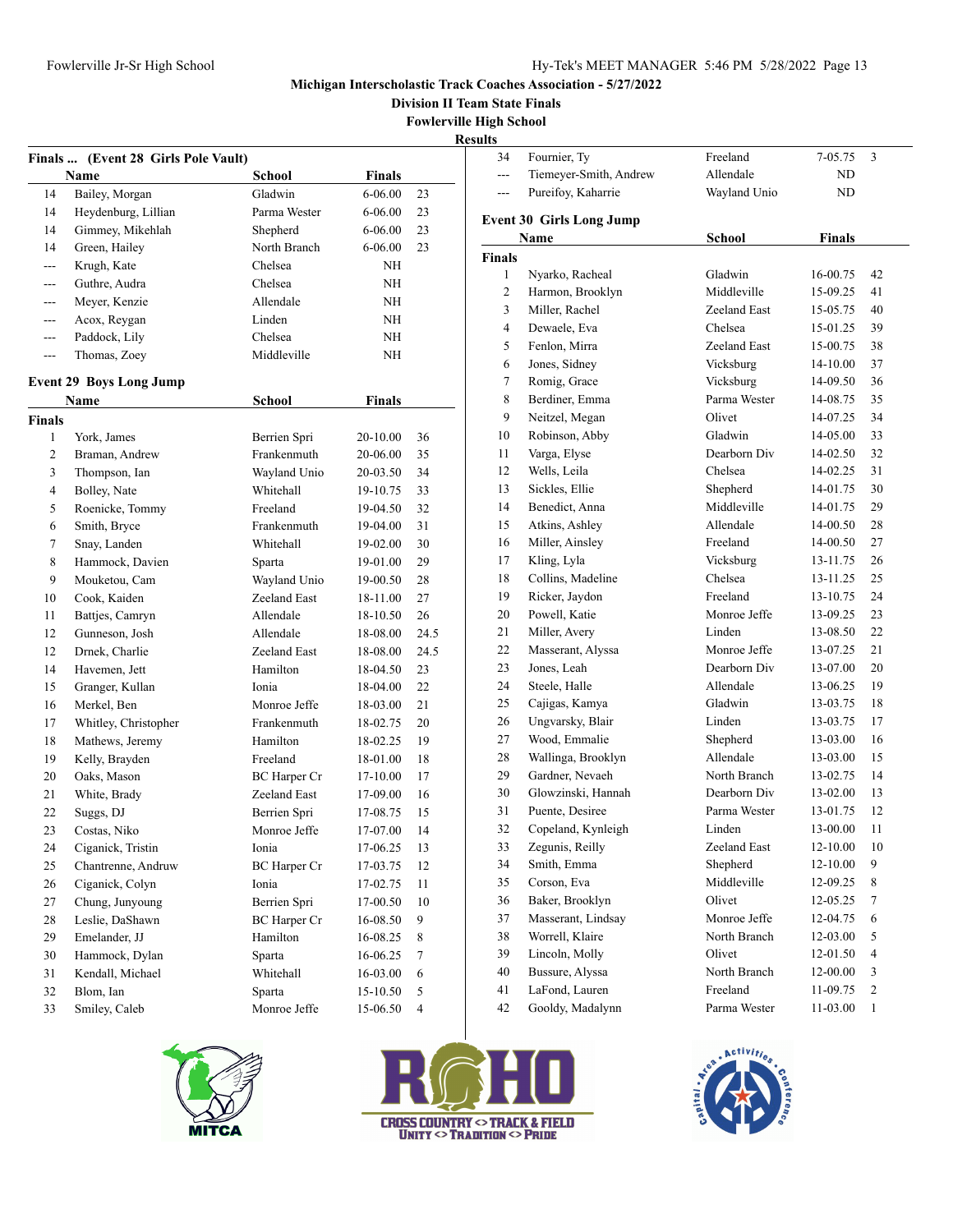Hileman, Lily Freeland 101-06 37

#### **Michigan Interscholastic Track Coaches Association - 5/27/2022**

**Division II Team State Finals**

**Fowlerville High School Results**

|               | <b>Event 31 Boys Discus Throw</b>  |                     |               |                |
|---------------|------------------------------------|---------------------|---------------|----------------|
|               | Name                               | <b>School</b>       | <b>Finals</b> |                |
| <b>Finals</b> |                                    |                     |               |                |
| 1             | Mansfield, Alex                    | Monroe Jeffe        | 175-06        | 36             |
| 2             | DeBeau, Dalton                     | Frankenmuth         | 172-00.50     | 35             |
| 3             | Weeden, Garrett                    | Zeeland East        | 155-07        | 34             |
| 4             | Bonnema, Tag                       | Zeeland East        | 142-06.50     | 33             |
| 5             | Tejeda, Domenico                   | Allendale           | 139-05        | 32             |
| 6             | Sebright, Tyler                    | <b>BC</b> Harper Cr | 137-09        | 31             |
| 7             | Gordon, CJ                         | Berrien Spri        | 137-04.50     | 30             |
| 8             | Reavey, Gabe                       | Whitehall           | 136-03        | 29             |
| 9             | Taylor, Aidan                      | Zeeland East        | 136-00.50     | 28             |
| 10            | Noves, Carson                      | Wayland Unio        | 135-09        | 27             |
| 11            | Grant, Brandon                     | Ionia               | 135-05.50     | 26             |
| 12            | Huckeby, Bryson                    | Freeland            | 133-07        | 25             |
| 13            | Huff, Adam                         | Wayland Unio        | 133-00.50     | 24             |
| 14            | Huyck, Bronson                     | Wayland Unio        | 128-01.50     | 23             |
| 15            | Russell, Wesley                    | Whitehall           | 126-10        | 22             |
| 16            | Tutt, Ryan                         | Frankenmuth         | 126-03        | 21             |
| 17            | Talaga, Samuel                     | Freeland            | 122-02.50     | 20             |
| 18            | Frost, Charley                     | Ionia               | $121 - 05$    | 19             |
| 19            | Warner, Dustin                     | Sparta              | 120-10.50     | 18             |
| 20            | Peters, Brennan                    | Hamilton            | 120-10        | 17             |
| 21            | Pistro, Garrett                    | Freeland            | 117-11        | 16             |
| 22            | Taubert, Ryan                      | Hamilton            | 117-01        | 15             |
| 23            | Loucks, Houston                    | Frankenmuth         | 116-02        | 14             |
| 24            | Duvall, Joey                       | Monroe Jeffe        | 115-01        | 13             |
| 25            | Masserant, Nathan                  | Monroe Jeffe        | 111-05        | 12             |
| 26            | Verduin, Jaden                     | Sparta              | 107-11        | 11             |
| 27            | VanDyke, Alex                      | Hamilton            | 107-00.50     | 10             |
| 28            | Parker, Dylan                      | <b>BC</b> Harper Cr | 106-08.50     | 9              |
| 29            | Sidlauskas, Lucas                  | Sparta              | 106-04        | 8              |
| 30            | Castle, Henry                      | Ionia               | 105-09.50     | 7              |
| 31            | DeKryger, Zack                     | Allendale           | 105-08.50     | 6              |
| 32            | Nagtzaam, Brennen                  | Allendale           | 101-06        | 5              |
| 33            | Patty, Cole                        | <b>BC</b> Harper Cr | 99-06         | 4              |
| 34            | Niesurawski, Chase                 | Whitehall           | 98-03         | 3              |
| 35            | Porter, Trevion                    | Berrien Spri        | 94-03         | $\overline{c}$ |
| 36            | O'Dell, Alex                       | Berrien Spri        | 11-02.50      | $\mathbf{1}$   |
|               | <b>Event 32 Girls Discus Throw</b> |                     |               |                |
|               | Name                               | School              | Finals        |                |

| 26   | Verduin, Jaden            | Sparta              | $107 - 11$    | 11             | ◡<br>1110100, L1111           |               |               |                         |
|------|---------------------------|---------------------|---------------|----------------|-------------------------------|---------------|---------------|-------------------------|
|      |                           |                     |               |                | Gould, Riley<br>35            | Shepherd      | $69-05$ 8     |                         |
| 27   | VanDyke, Alex             | Hamilton            | 107-00.50     | 10             | 36<br>Reynolds, Maggie        | Gladwin       | $65-10$       | 7                       |
| 28   | Parker, Dylan             | <b>BC</b> Harper Cr | 106-08.50     | 9              | Harris, Samantha<br>37        | Allendale     | 64-00.50      | - 6                     |
| 29   | Sidlauskas, Lucas         | Sparta              | 106-04        | 8              | 38<br>Gimmey, Mikehlah        | Shepherd      | 63-08.50      | $\overline{5}$          |
| 30   | Castle, Henry             | Ionia               | 105-09.50     | 7              | 39<br>Freund, Makenzie        | Vicksburg     | 57-07.50      | $\overline{4}$          |
| 31   | DeKryger, Zack            | Allendale           | 105-08.50     | 6              | 40<br>Riley, Ruby             | Vicksburg     | 57-01.50      | $\overline{\mathbf{3}}$ |
| 32   | Nagtzaam, Brennen         | Allendale           | 101-06        | 5              | 41<br>Taylor, Jaylyn          | Vicksburg     | $50-02$ 2     |                         |
| 33   | Patty, Cole               | <b>BC</b> Harper Cr | 99-06         | $\overline{4}$ |                               |               |               |                         |
| 34   | Niesurawski, Chase        | Whitehall           | 98-03         | 3              | <b>Event 33 Boys Shot Put</b> |               |               |                         |
| 35   | Porter, Trevion           | Berrien Spri        | 94-03         | 2              | Name                          | <b>School</b> | <b>Finals</b> |                         |
| 36   | O'Dell, Alex              | Berrien Spri        | $11-02.50$    | 1              | <b>Finals</b>                 |               |               |                         |
|      | ent 32 Girls Discus Throw |                     |               |                | Mansfield, Alex               | Monroe Jeffe  | 58-06.00      | 36                      |
|      |                           |                     |               |                | Taylor, Aidan                 | Zeeland East  | 52-09.00      | 35                      |
|      | Name                      | School              | <b>Finals</b> |                | Williams, Parker<br>3         | Zeeland East  | 49-06.75      | 34                      |
| ıals |                           |                     |               |                | DeBeau, Dalton<br>4           | Frankenmuth   | 48-11.00      | 33                      |
|      | Otto, Payton              | Olivet              | 119-05        | 42             | Noyes, Carson<br>5            | Wayland Unio  | 48-02.00      | 32                      |
| 2    | Steffes, Grace            | Dearborn Div        | 116-08.50     | 41             | Tamminga, Eagan<br>6          | Hamilton      | 48-00.75      | 31                      |
| 3    | McKinney, Madison         | Monroe Jeffe        | 109-07        | 40             | Russell, Wesley               | Whitehall     | 46-11.25      | 30                      |
| 4    | Sackett, Mariah           | Zeeland East        | 107-04.50     | 39             | 8<br>Huckeby, Bryson          | Freeland      | 45-07.50      | 29                      |
| 5    | Tilden, Anna              | Zeeland East        | 105-00.50     | 38             | 9<br>Tutt, Ryan               | Frankenmuth   | 45-06.00      | 28                      |
|      |                           |                     |               |                |                               |               |               |                         |
|      |                           |                     |               |                |                               |               |               |                         |





| 7              | Klein, Jenna         | Zeeland East  | 100-04        | 36             |  |
|----------------|----------------------|---------------|---------------|----------------|--|
| 8              | Compton, Alana       | Middleville   | 99-06         | 35             |  |
| 9              | Bickel, Natasha      | North Branch  | 98-08.50      | 34             |  |
| 10             | Woodard, Ava         | Chelsea       | 93-08         | 33             |  |
| 11             | Kelenske, Emma       | Olivet        | 92-08         | 32             |  |
| 12             | Tahmouch, Layla      | Monroe Jeffe  | 91-08         | 31             |  |
| 13             | Letts, Emmalie       | Olivet        | 91-01.50      | 30             |  |
| 14             | Hoffman, Ashlyn      | Parma Wester  | 89-08.50      | 29             |  |
| 15             | Deshetsky, Alana     | North Branch  | 88-06.50      | 28             |  |
| 16             | Hall, Preslee        | Middleville   | 88-02.50      | 27             |  |
| 17             | Brant, Anna          | Chelsea       | 87-01.50      | 26             |  |
| 18             | Spegel, Alyssa       | Freeland      | 86-07.50      | 25             |  |
| 19             | Antonczak, Emma      | Dearborn Div  | 85-07.50      | 24             |  |
| 20             | Budz, Emery          | Dearborn Div  | 84-04         | 23             |  |
| 21             | Wilks, Jaden         | Linden        | 82-08.50      | 22             |  |
| 22             | Libby, Danielle      | Allendale     | 81-07.50      | 21             |  |
| 23             | Nagtzaam, Avery      | Allendale     | 81-02         | 20             |  |
| 24             | Law, Adryana         | North Branch  | 80-05         | 19             |  |
| 25             | Sponsler, Stella     | Parma Wester  | 79-03         | 18             |  |
| 26             | Ashe, Claire         | Chelsea       | 78-05.50      | 17             |  |
| 27             | Dole, Cassidy        | Middleville   | 78-03         | 16             |  |
| 28             | Blackwood, Colleen   | Linden        | 77-08         | 15             |  |
| 29             | Calvin, Callie       | Monroe Jeffe  | 76-03         | 14             |  |
| 30             | Erhardt, Dannika     | Shepherd      | 75-09         | 13             |  |
| 31             | McDonald, Anna       | Parma Wester  | 75-08.50      | 12             |  |
| 32             | Hale, Ava            | Gladwin       | 70-11.50      | 11             |  |
| 33             | LaFond, Lauren       | Freeland      | 70-01         | 10             |  |
| 34             | Morse, Lilly         | Gladwin       | 69-10         | 9              |  |
| 35             | Gould, Riley         | Shepherd      | 69-05         | 8              |  |
| 36             | Reynolds, Maggie     | Gladwin       | $65-10$       | 7              |  |
| 37             | Harris, Samantha     | Allendale     | 64-00.50      | 6              |  |
| 38             | Gimmey, Mikehlah     | Shepherd      | 63-08.50      | 5              |  |
| 39             | Freund, Makenzie     | Vicksburg     | 57-07.50      | $\overline{4}$ |  |
| 40             | Riley, Ruby          | Vicksburg     | 57-01.50      | 3              |  |
| 41             | Taylor, Jaylyn       | Vicksburg     | 50-02         | $\mathfrak{D}$ |  |
|                | ent 33 Boys Shot Put |               |               |                |  |
|                | Name                 | <b>School</b> | <b>Finals</b> |                |  |
| ıals           |                      |               |               |                |  |
| $\mathbf{1}$   | Mansfield, Alex      | Monroe Jeffe  | 58-06.00      | 36             |  |
| $\overline{c}$ | Taylor, Aidan        | Zeeland East  | 52-09.00      | 35             |  |
| 3              | Williams, Parker     | Zeeland East  | 49-06.75      | 34             |  |
| $\overline{4}$ | DeBeau, Dalton       | Frankenmuth   | 48-11.00      | 33             |  |
| 5              | Noyes, Carson        | Wayland Unio  | 48-02.00      | 32             |  |
| 6              | Tamminga, Eagan      | Hamilton      | 48-00.75      | 31             |  |

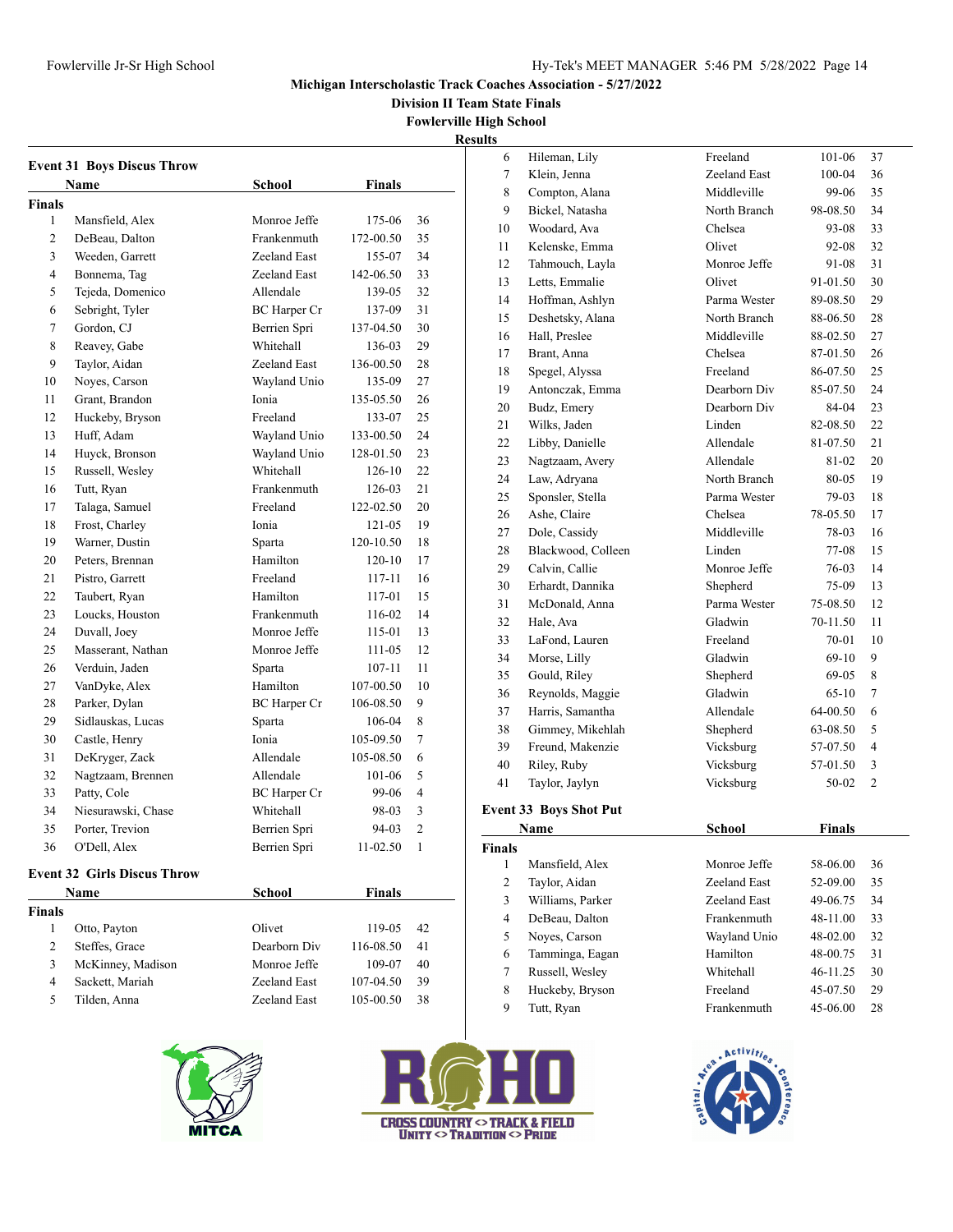**Division II Team State Finals**

**Fowlerville High School**

**Results**

|                | Finals  (Event 33 Boys Shot Put) |                     |               |              |
|----------------|----------------------------------|---------------------|---------------|--------------|
|                | <b>Name</b>                      | School              | Finals        |              |
| 10             | Masserant, Nathan                | Monroe Jeffe        | 44-07.00      | 27           |
| 11             | Jackson, Nate                    | Frankenmuth         | 44-02.00      | 26           |
| 12             | Rush, Eli                        | Zeeland East        | 44-00.00      | 25           |
| 13             | Gordon, CJ                       | Berrien Spri        | 43-03.50      | 24           |
| 14             | Huyck, Bronson                   | Wayland Unio        | 43-03.50      | 23           |
| 15             | Vaden, Jon                       | BC Harper Cr        | 42-10.75      | 22           |
| 16             | Grant, Brandon                   | Ionia               | 42-07.50      | 21           |
| 17             | Chole, Allan                     | Berrien Spri        | 42-04.50      | 20           |
| 18             | Talaga, Samuel                   | Freeland            | 41-09.75      | 19           |
| 19             | Sebright, Tyler                  | <b>BC</b> Harper Cr | 41-03.00      | 18           |
| 20             | Reavey, Gabe                     | Whitehall           | 41-02.50      | 17           |
| 21             | VanDyke, Alex                    | Hamilton            | 41-00.25      | 16           |
| 22             | DeLeeuw, Zach                    | Freeland            | 40-07.50      | 15           |
| 23             | Huff, Adam                       | Wayland Unio        | 40-07.50      | 14           |
| 24             | McKerchie, Brody                 | <b>BC</b> Harper Cr | 39-05.50      | 13           |
| 25             | Niesurawski, Chase               | Whitehall           | 38-10.00      | 12           |
| 26             | Fetrow, Jacob                    | Allendale           | 38-09.00      | 11           |
| 27             | McCullough, Kaden                | Allendale           | 37-05.50      | 10           |
| 28             | Bondy-Baker, Charlie             | Monroe Jeffe        | 37-01.50      | 9            |
| 29             | Taubert, Ryan                    | Hamilton            | 37-01.25      | 8            |
| 30             | Meyer, Paul                      | Ionia               | 37-01.00      | 7            |
| 31             | Castle, Henry                    | Ionia               | 36-05.50      | 6            |
| 32             | Warner, Dustin                   | Sparta              | 36-03.50      | 5            |
| 33             | DeKryger, Zack                   | Allendale           | 36-02.75      | 4            |
| 34             | Tasi, Tivadar                    | Berrien Spri        | 36-01.00      | 3            |
| 35             | Spears, Joseph                   | Sparta              | 35-06.25      | 2            |
| 36             | Bolwell, Dane                    | Sparta              | 33-11.50      | $\mathbf{1}$ |
|                | <b>Event 34 Girls Shot Put</b>   |                     |               |              |
|                | Name                             | <b>School</b>       | <b>Finals</b> |              |
| <b>Finals</b>  |                                  |                     |               |              |
| 1              | Westra, Paige                    | Zeeland East        | 38-02.50      | 42           |
| 2              | Otto, Payton                     | Olivet              | 36-08.50      | 41           |
| 3              | Kelenske, Emma                   | Olivet              | 35-03.00      | 40           |
| 4              | Bonnema, Faith                   | Zeeland East        | 35-00.00      | 39           |
| 5              | Steffes, Grace                   | Dearborn Div        | 34-07.25      | 38           |
| 6              | Kafila, Ainsley                  | Allendale           | 33-06.50      | 37           |
| $\overline{7}$ | McKinney, Madison                | Monroe Jeffe        | 33-03.50      | 36           |
| 8              | Woodard, Ava                     | Chelsea             | 33-00.50      | 35           |
| 9              | Klein, Jenna                     | Zeeland East        | 32-08.75      | 34           |
| 10             | Tahmouch, Layla                  | Monroe Jeffe        | 32-00.00      | 33           |
| 11             | Spegel, Alyssa                   | Freeland            | 31-09.25      | 32           |
| 12             | Brant, Anna                      | Chelsea             | 31-01.50      | 31           |
| 13             | Palmeteer, Rylie                 | Gladwin             | 30-07.25      | 30           |
| 14             | Blackwood, Colleen               | Linden              | 30-03.75      | 29           |
| 15             | Wilks, Jaden                     | Linden              | 29-11.50      | 28           |
| 16             | Compton, Alana                   | Middleville         | 29-11.25      | 27           |
|                |                                  |                     |               |              |





 $\overline{\phantom{0}}$ 

| σ. |                    |              |          |                |
|----|--------------------|--------------|----------|----------------|
| 17 | Bickel, Natasha    | North Branch | 29-08.75 | 26             |
| 18 | Deshetsky, Alana   | North Branch | 29-01.50 | 25             |
| 19 | Budz, Emery        | Dearborn Div | 28-11.75 | 24             |
| 20 | Williams, Austin   | Monroe Jeffe | 28-11.50 | 23             |
| 21 | Fiorenza, Alexis   | Freeland     | 28-05.00 | 22             |
| 22 | Taylor, Jaylyn     | Vicksburg    | 28-04.50 | 21             |
| 23 | Dole, Cassidy      | Middleville  | 28-04.00 | 20             |
| 24 | Law, Adryana       | North Branch | 27-09.50 | 19             |
| 25 | Lawrason, Chloe    | Gladwin      | 27-07.00 | 18             |
| 26 | McDonald, Anna     | Parma Wester | 27-06.25 | 17             |
| 27 | Sorensen, Sofia    | Gladwin      | 27-05.75 | 16             |
| 28 | Harris, Samantha   | Allendale    | 27-03.50 | 15             |
| 29 | Wight, Mackenzie   | Dearborn Div | 26-11.00 | 14             |
| 30 | Ryan, Kelly        | Shepherd     | 26-09.00 | 13             |
| 31 | Ashe, Claire       | Chelsea      | 26-08.75 | 12             |
| 32 | LaFond, Lauren     | Freeland     | 26-05.75 | 11             |
| 33 | Lincoln, Molly     | Olivet       | 26-05.75 | 10             |
| 34 | Singleton, Addison | Parma Wester | 25-03.50 | 9              |
| 35 | Erhardt, Dannika   | Shepherd     | 24-09.50 | 8              |
| 36 | Hoffman, Ashlyn    | Parma Wester | 23-10.00 | $\tau$         |
| 37 | Gould, Riley       | Shepherd     | 23-09.50 | 6              |
| 38 | Hall, Preslee      | Middleville  | 23-05.75 | 5              |
| 39 | Miller, Sydney     | Vicksburg    | 23-03.50 | 4              |
| 40 | Mills, Adrianne    | Vicksburg    | 22-11.00 | 3              |
| 41 | Chivis, Jayda      | Allendale    | 22-07.50 | $\overline{2}$ |

| Women - Team Rankings - 17 Events Scored |                                |        |  |  |
|------------------------------------------|--------------------------------|--------|--|--|
|                                          | 1) Zeeland East                | 1369   |  |  |
| 2)                                       | Dearborn Divine Child          | 1276.5 |  |  |
| 3)                                       | Freeland                       | 1223.5 |  |  |
| 4)                                       | Gladwin                        | 1039.5 |  |  |
| 5)                                       | Monroe Jefferson               | 1020   |  |  |
| 6)                                       | Middleville Thornapple-Kellogg | 978    |  |  |
| 7)                                       | Allendale                      | 969    |  |  |
| 8)                                       | Vicksburg                      | 937    |  |  |
| 9)                                       | Linden                         | 910.5  |  |  |
| 10)                                      | Chelsea                        | 898    |  |  |
| 11)                                      | Olivet                         | 895    |  |  |
| 12)                                      | Parma Western                  | 884.5  |  |  |
| 13)                                      | North Branch                   | 848    |  |  |
| 14)                                      | Shepherd                       | 802.5  |  |  |
|                                          |                                |        |  |  |

| Men - Team Rankings - 17 Events Scored |        |  |  |  |
|----------------------------------------|--------|--|--|--|
| Frankenmuth                            | 1222.5 |  |  |  |
| Whitehall                              | 1142   |  |  |  |
| <b>BC Harper Creek</b><br>3)           | 1044   |  |  |  |
| Zeeland East                           | 1028   |  |  |  |
| Allendale                              | 795.5  |  |  |  |
| Hamilton                               | 769.5  |  |  |  |
|                                        |        |  |  |  |